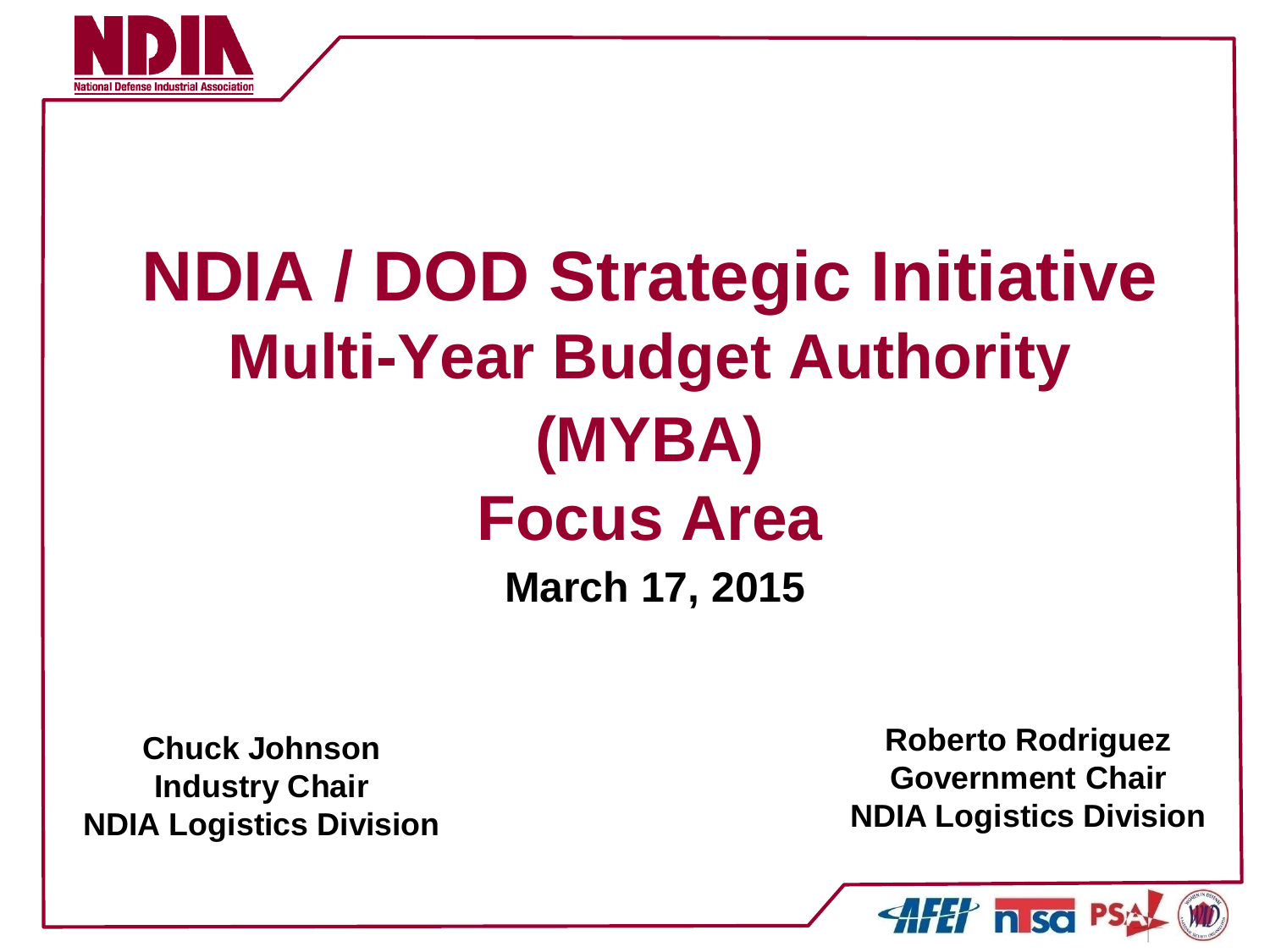

# **Happy St. Patrick's Day**

**I found myself in a pub in Cork. A group of American tourists came in. One of the Americans said, in a loud voice, "I hear you Irish think you're great drinkers. I bet 5,000 Euros that no-one here can drink 20 pints of Guinness in 30 minutes."**

**The bar was silent, the American noticed one Irishman leaving, no-one took up the bet. Forty minutes later the Irishman who left returned and said, "Hey Yank, is yer bet still on?"**

**"Sure" said the American, "20 pints in 30 minutes for a bet of 5,000 Euros."**

**"Grand" replied the Irishman, "so pour the pints and start the clock."**

**It was very close, but the last drop was consumed with 2 seconds to spare.**

**"OK Yank, pay up !" said the Irishman.**

**"I'm happy to pay, here's your money," said the American. But tell me, when I first offered the wager I saw you leave. Where did you go?"**

**"Well sir", replied the Irishman, "5,000 Euros is a lot of money to a man like me, so I went to the pub across the road to see if I could do it!"**

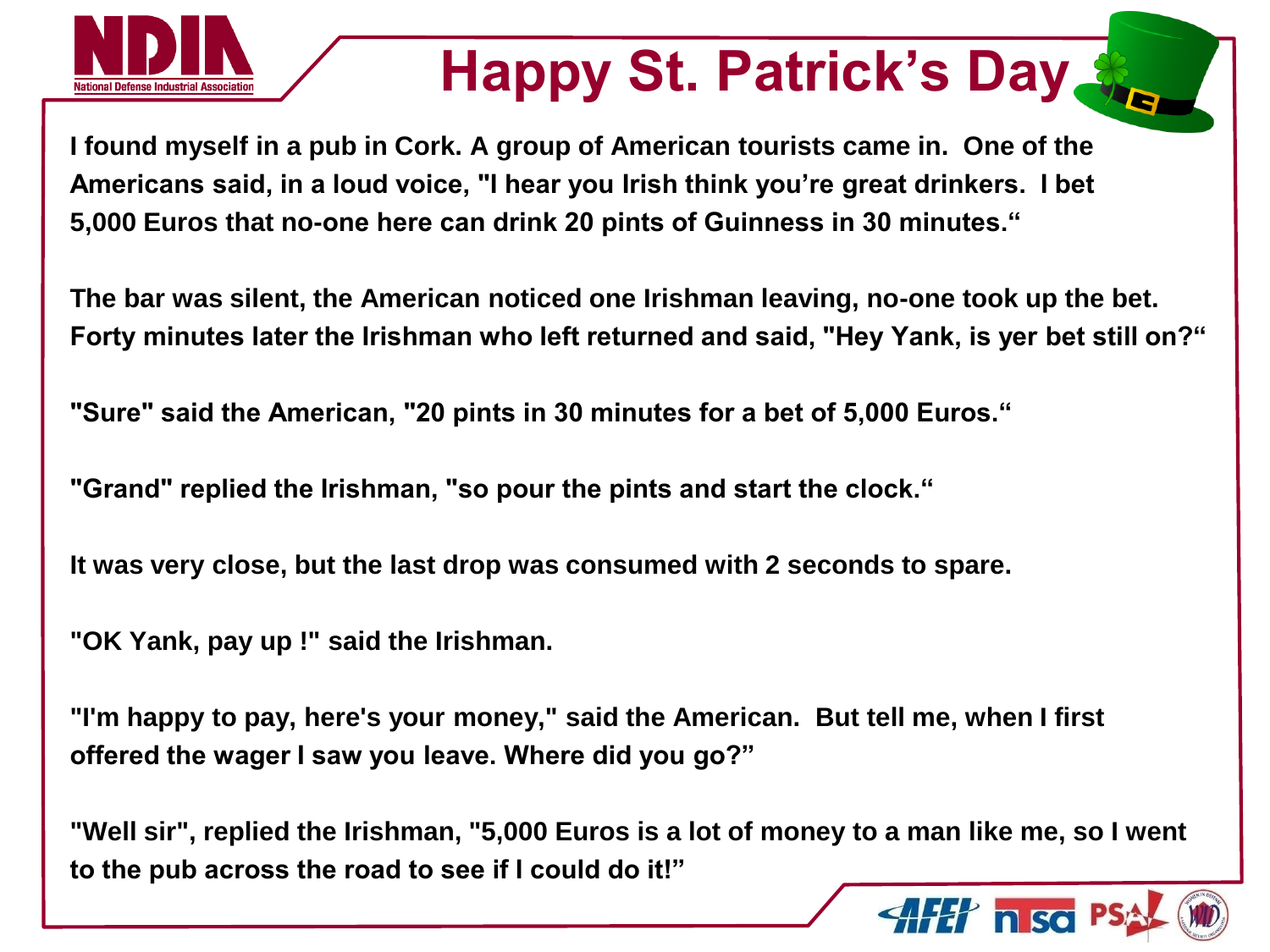

## **Strategic Initiative Charter**

- Chairman of NDIA Logistics Division engaged senior leaders within DoD offering to partner at strategic level to address critical impediments precluding government and industry from reducing costs and increasing system availability.
- NDIA/DoD identified four focus areas that represent the most significant opportunities for improvement:
	- Multi-Year Budget Authority
	- Public Private Partnerships
	- Best Contracting Practices
	- $\triangleright$  People
- "This initiative must remain at the strategic level to deliver an outcome neither industry nor DoD could do alone." General Duncan McNabb (Retired, USAF), Chairman - NDIA Logistics Management Division

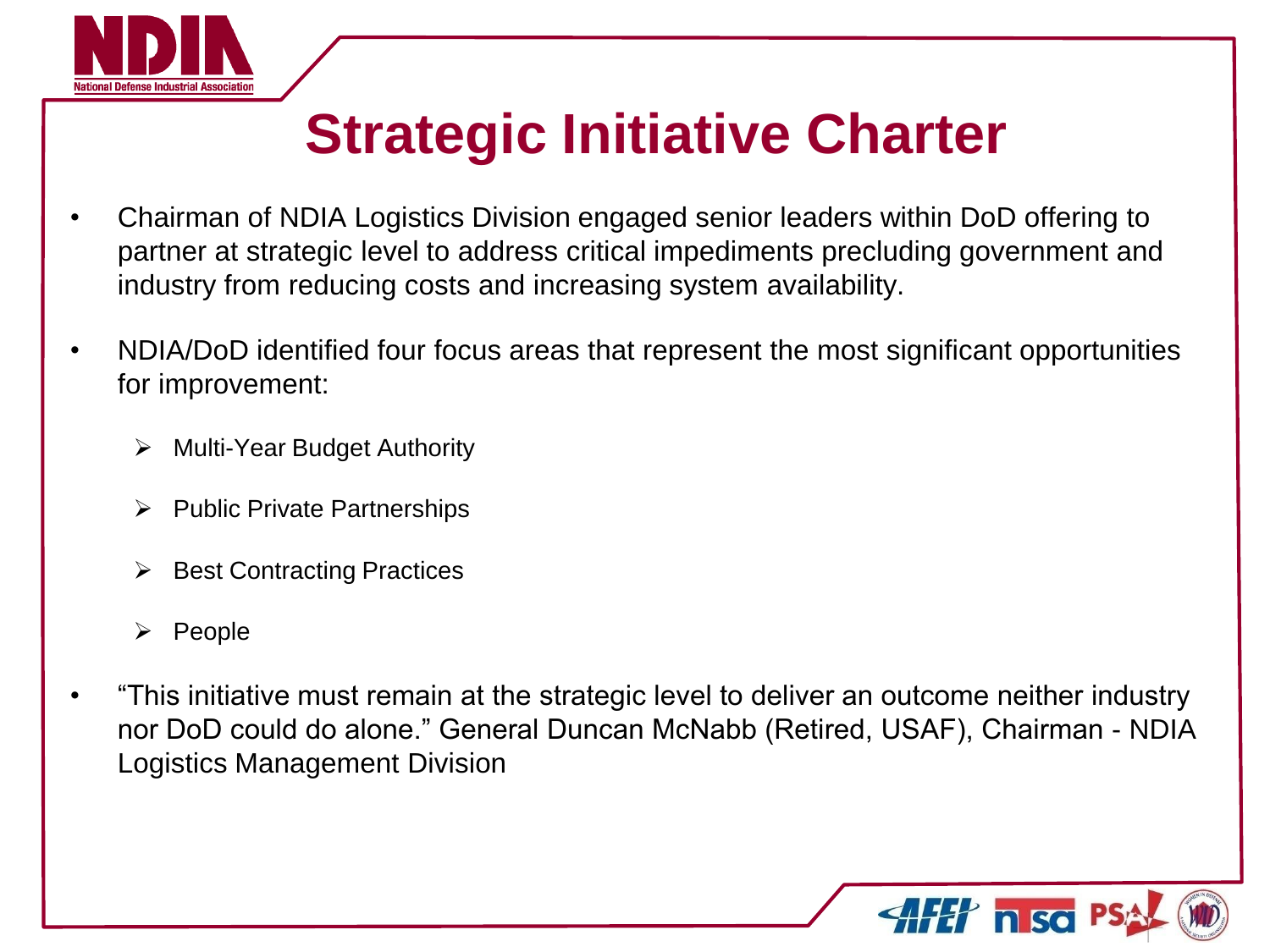

### **Team Members**

#### **Industry DoD**

- **Chuck Johnson**
- **Darryl Scott**
- **Karen Wilson**
- **Louise Eckhardt**
- **Mary Fran Kirchner**
- **Dean Hooks**
- **Sid Banks**
- **Steve Jones**
- **Roberto Rodriguez (OSD(C))**
- **Jim Hawkins (JS/J4)**
- **Col Paul Pardew (JS/J4)**
	- **Lt Col Brad Coley**
- **Advisors:**
	- **Gretchen Anderson (OSD / Working Capital Fund)**
	- **Douglas Bennett (SAF/FM)**

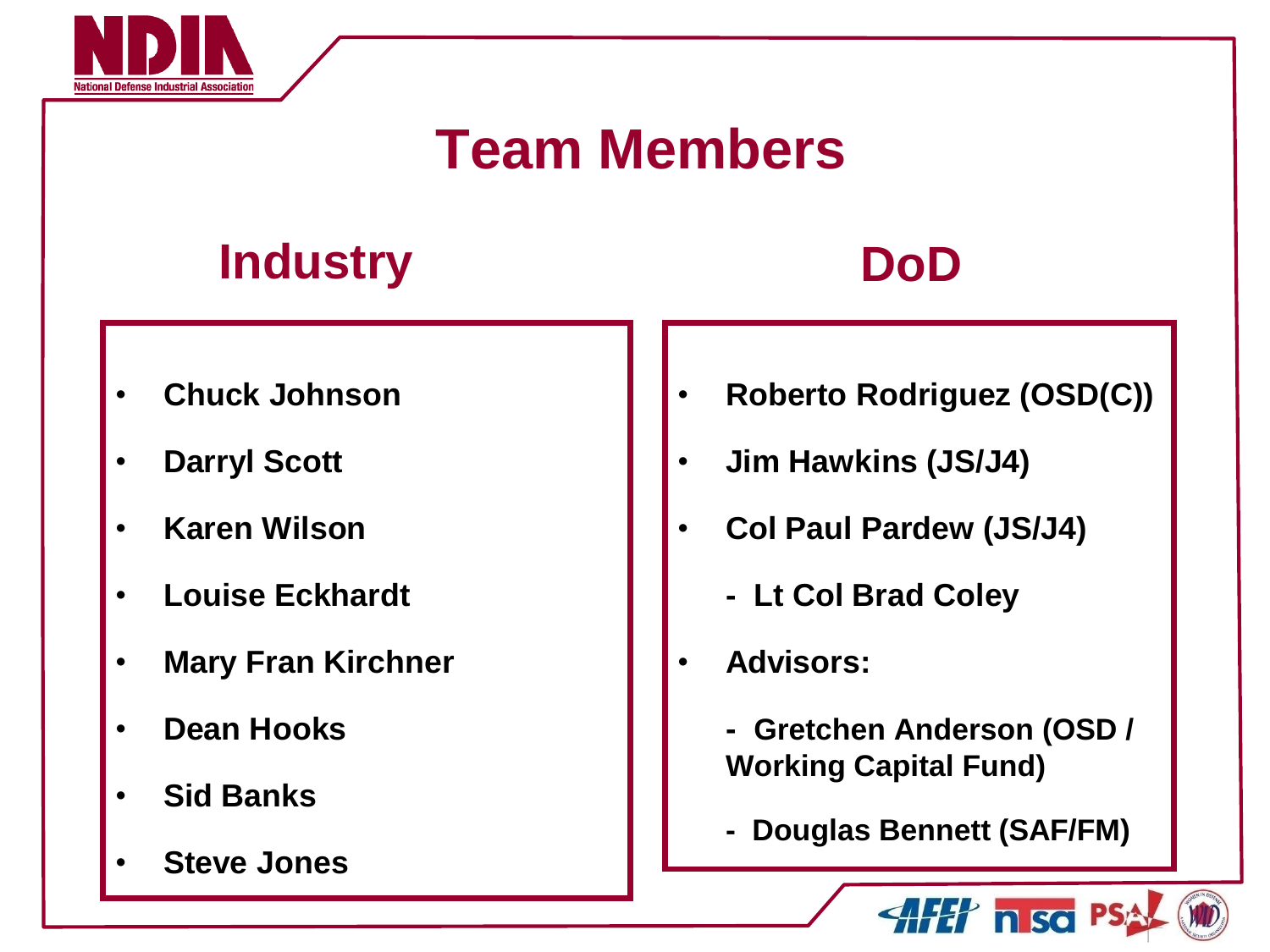



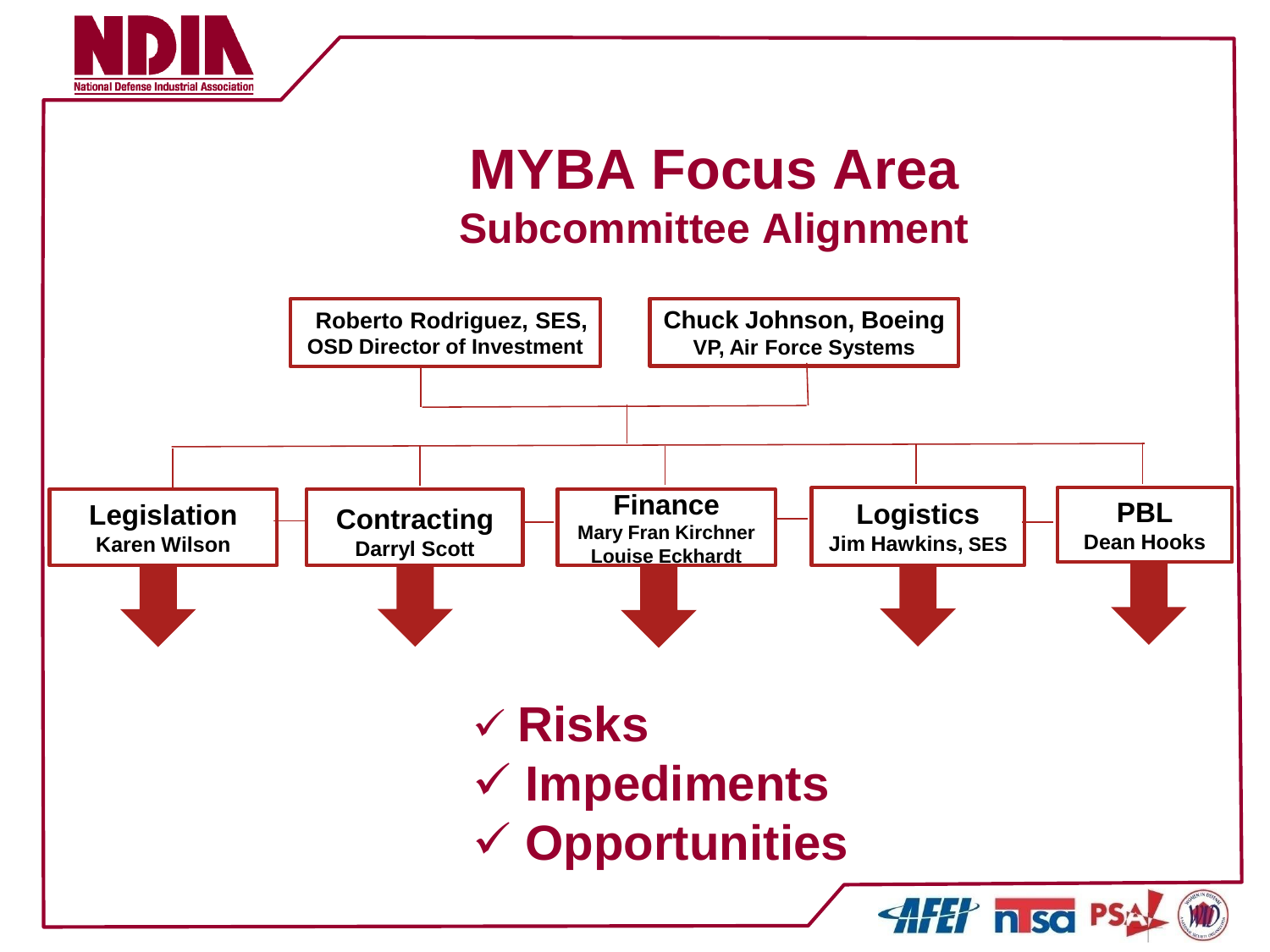

### **MYBA Vision**

• Enact more effective and efficient capital investments and long-range planning to achieve maximum readiness at reduced costs.

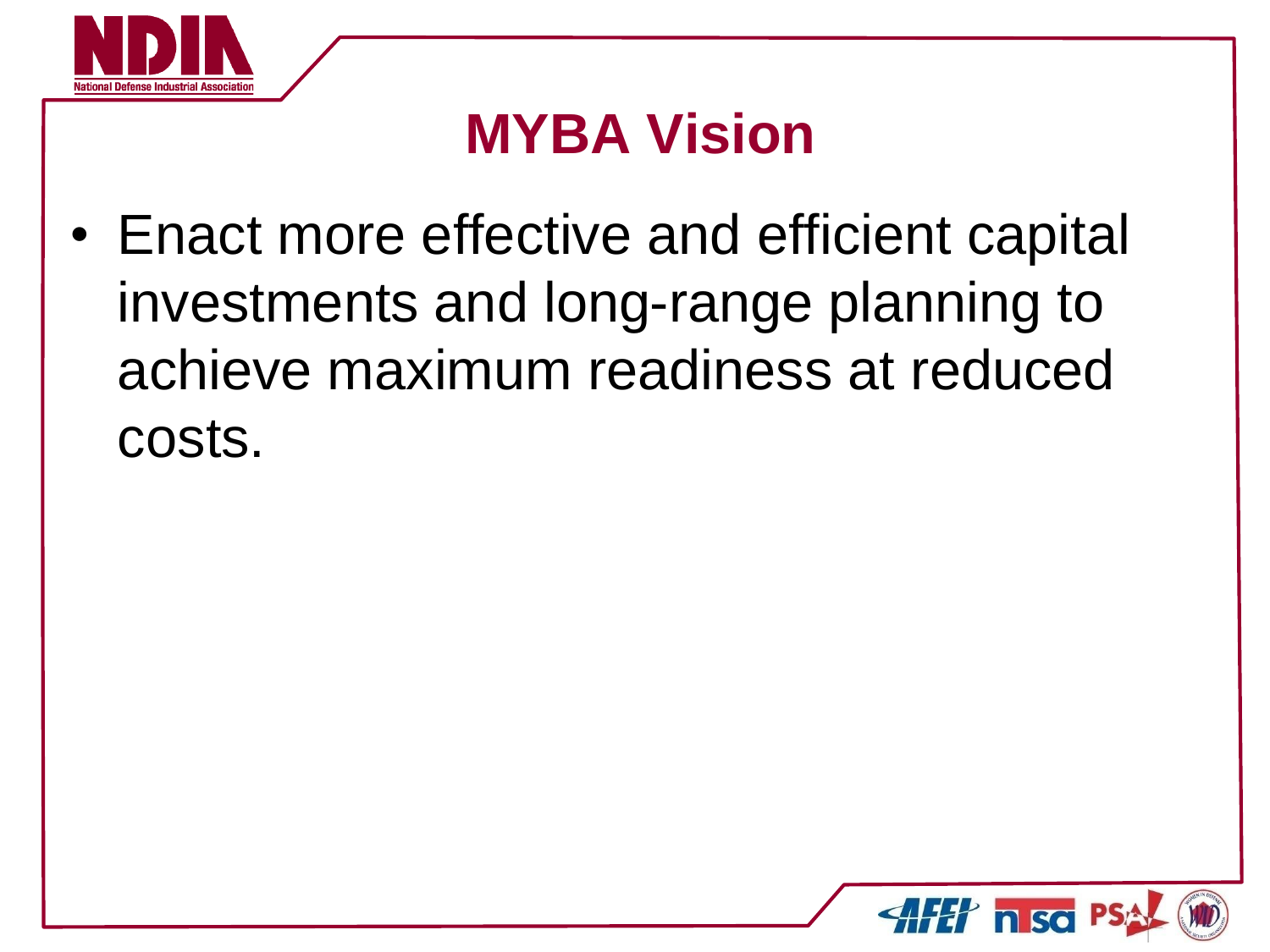

### **MYBA Mission**

• Garner OMB and Congressional advocacy for sustainment multiyear budget authority, highlighting best practices and tangible benefits to DoD and industry.

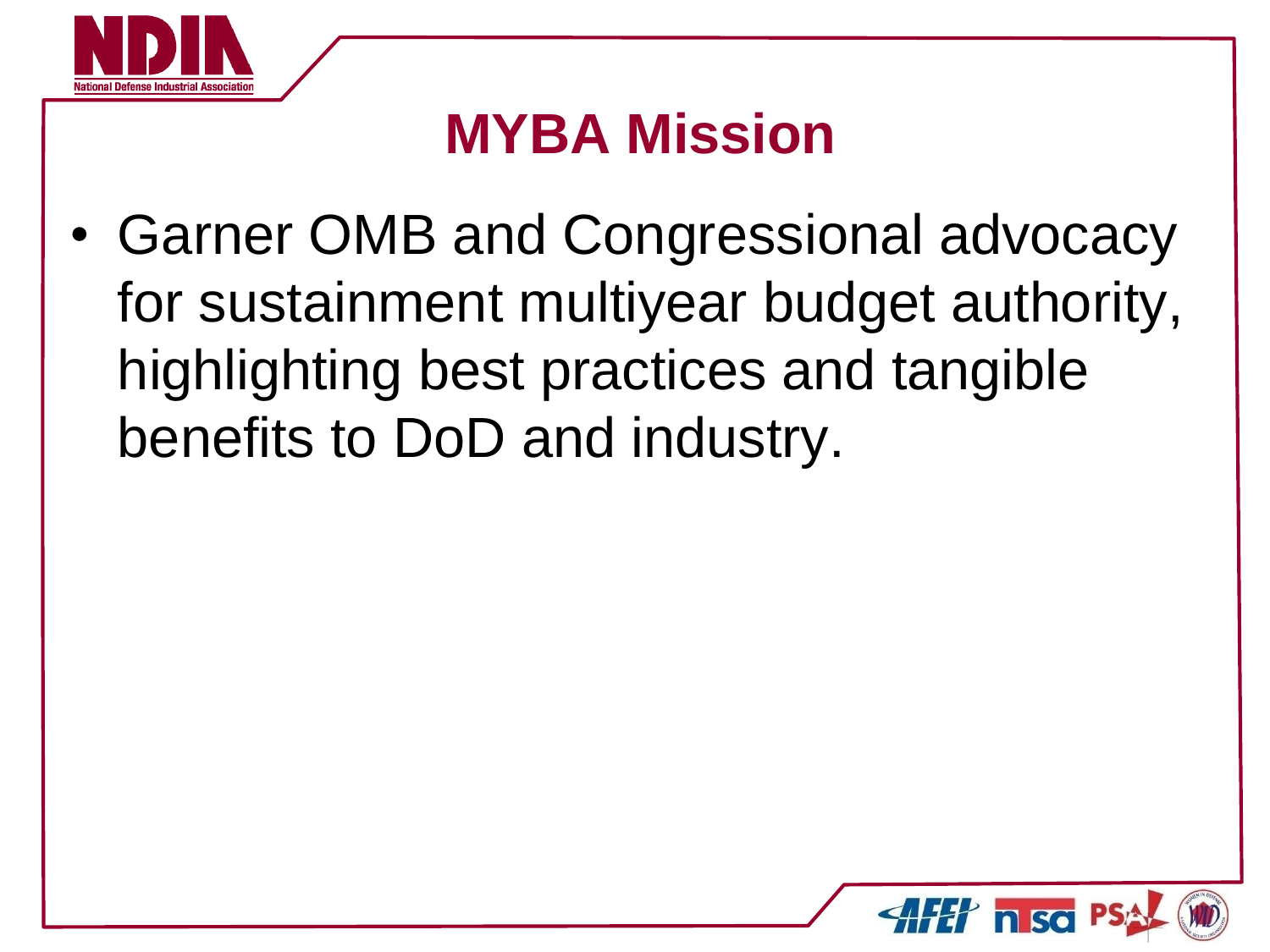

### **Objectives**

- Research current legislation
- Address impediments hindering multiyear initiative
- Highlight best practices / shared savings between DoD and industry
- Maximize efficiencies and incentivize investments leveraging a combination of PBL contracts with MYPB funding to reduce cost
- Create a culture to shape multiyear way forward

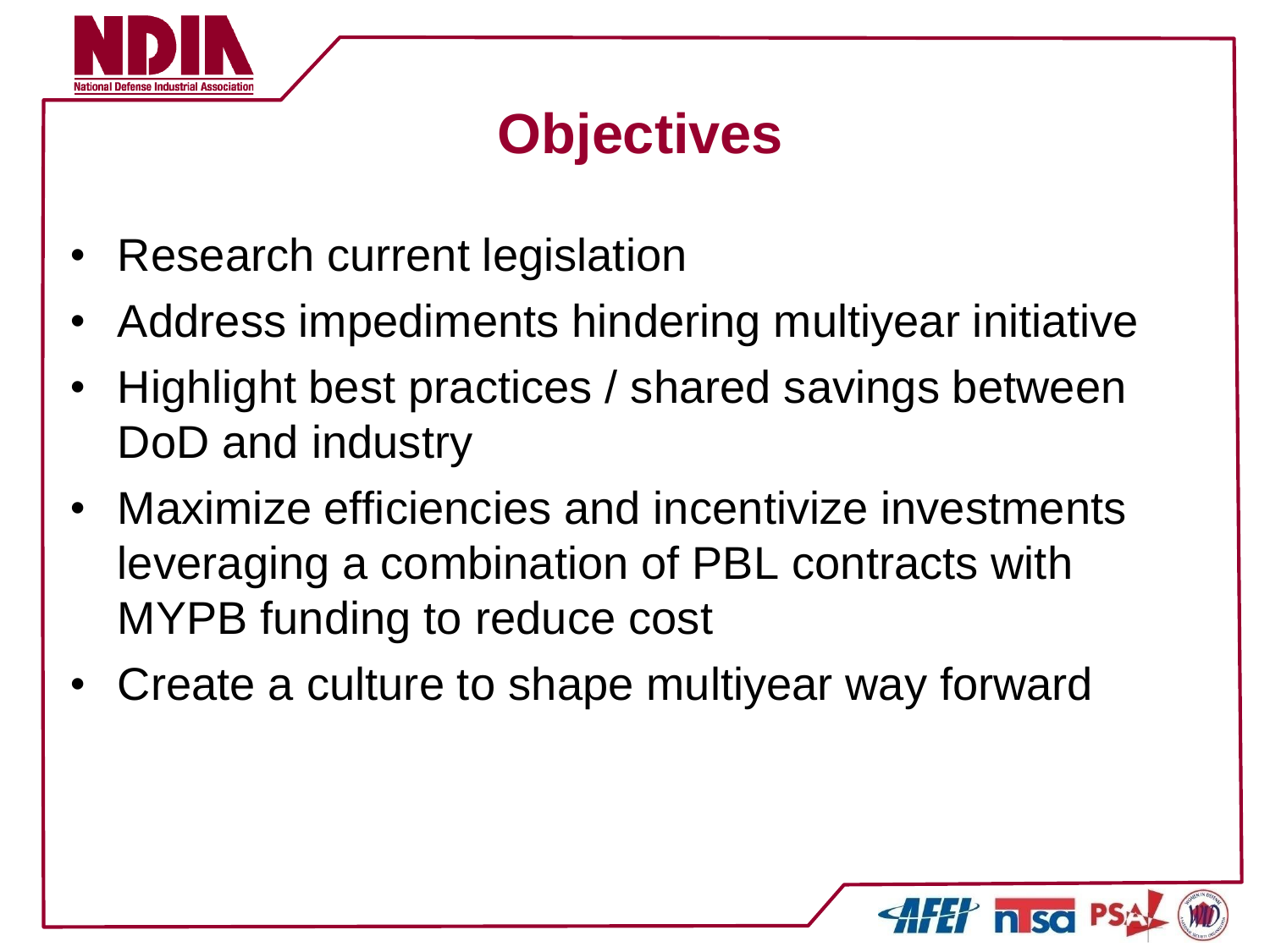

### **Risks / Impediments / Opportunities**

#### **Risks**

- Modify/change legislation
- **Budget flexibility restriction**
- Sustainment contracts funded through O&M account
- BCA / Sequestration

#### **Impediments**

- Align strategic objective & programs
- USG reluctance to commit to long-term arrangements
- Working Capital Fund
- Tenuous funding due to **Sequestration**

#### **Opportunities**

- Supportive legislation to enter into multiyear contracts
- Shift investment risk to industry

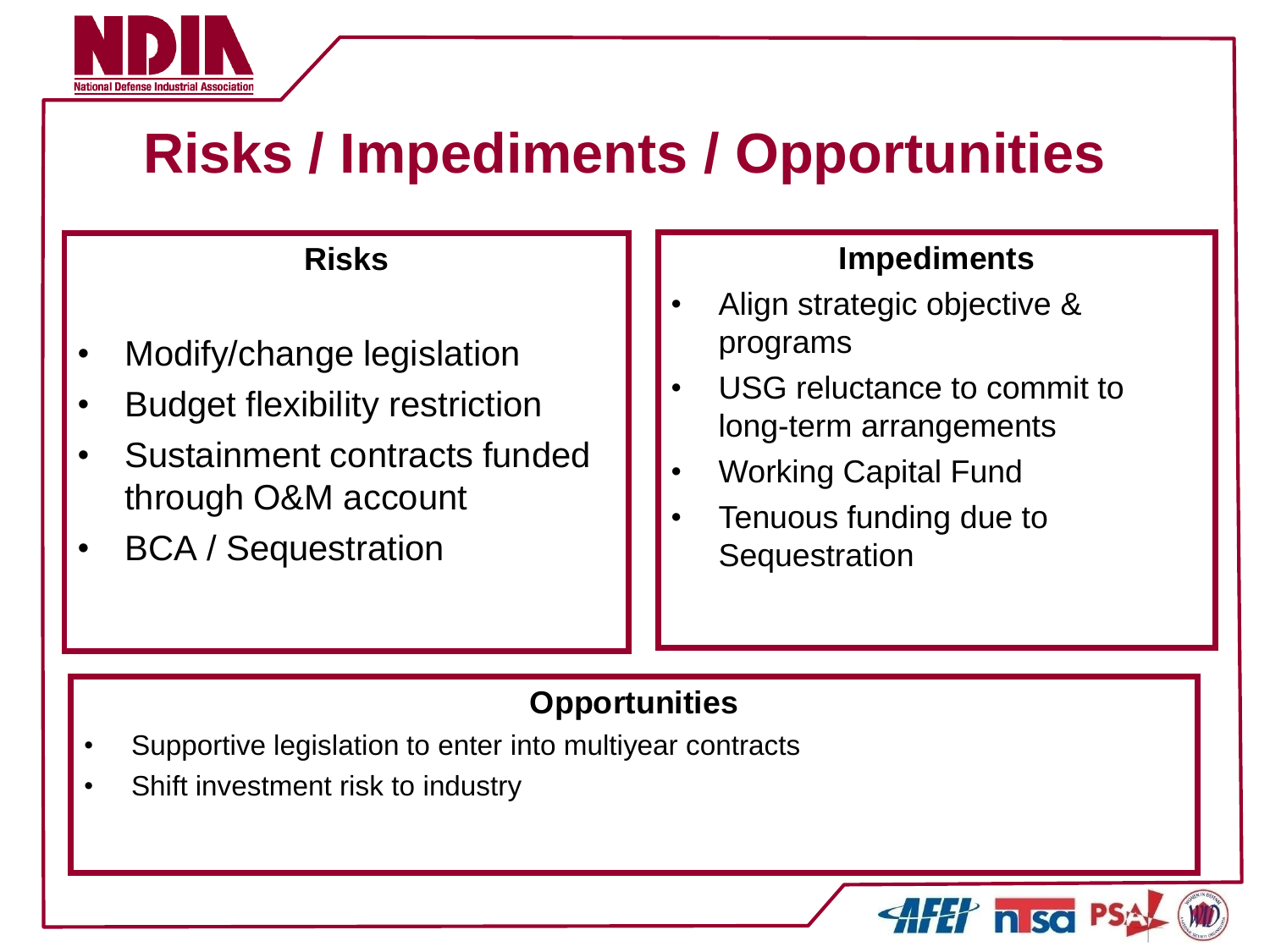

### **Legislation**

• **USG Title 10, §2306b (Multiyear contracts for acquisition of property).** A multiyear contract for the purchase of property is a contract for more than one, but not more than five program years. To the extent that funds are otherwise available for obligation, the head of an agency may enter into multiyear contracts for the purchase of property. DoD could enter into a *multiyear contract* for *advance procurement* of components, parts and materials necessary to manufacture a weapon system, including a multiyear contract for such advance procurement that is entered into in order to **achieve economic-lot purchases** and **more efficient production rates.** 

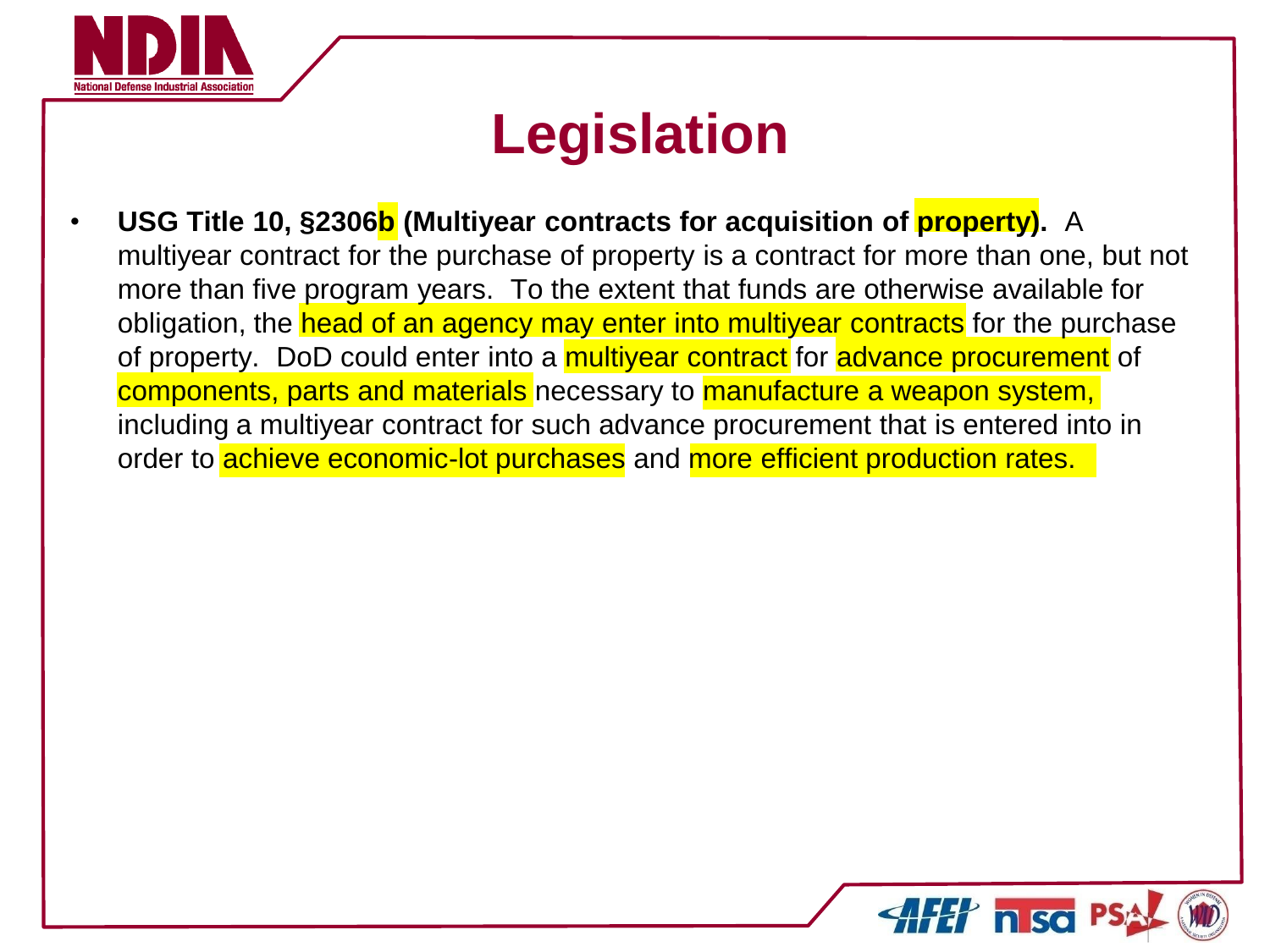

#### **Legislation Continued**

• **USG Title 10, §2306c (Multiyear contracts for acquisition of services).**  Multiyear contract for acquisition of services is a contract for the purchase of services for more than one, but not more than five, program years. The head of an agency may enter into contracts for periods of not more than five years for services (i.e., maintenance or modification of aircraft, ships, vehicles, and other highly complex military equipment) and for items of supply related to such services, for which funds would otherwise be available for obligation only within the fiscal year for which appropriated. However, the head of an agency may not initiate a multiyear contract for services if the value of the multiyear contract exceeds \$500,000,000, unless authority for the contract is specifically provided by law.

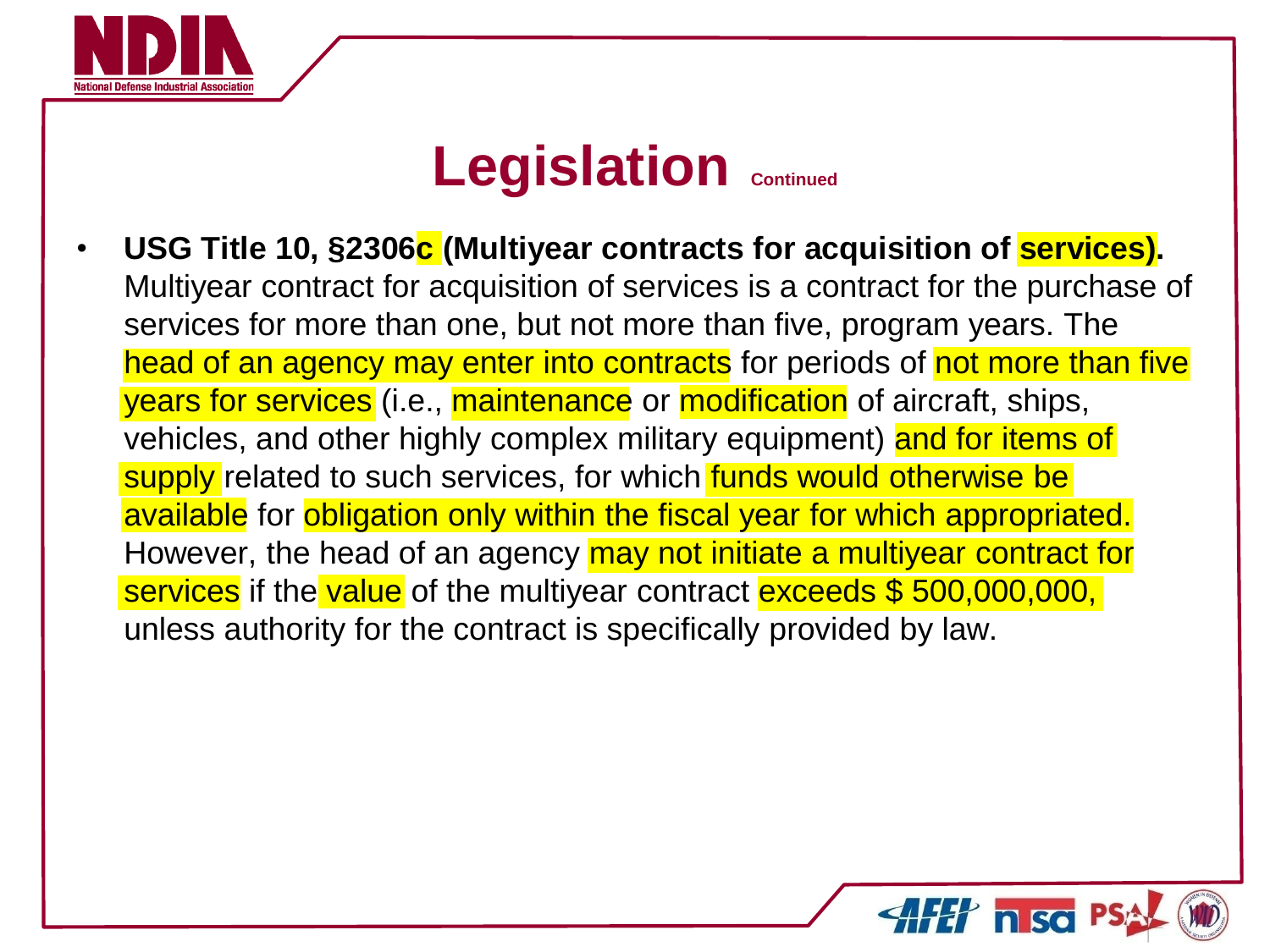

## **Authority for Multiyear Services**

- Multiyear services legislation 10 USC 2306c
	- Exception to Anti-Deficiency Act
- Justification Requirements
	- $\triangleright$  Up to five years; can include option years (for example C-17, UK)
	- $\triangleright$  Continuing stable requirements "bona fide need"
	- $\triangleright$  For multiyear services will require substantial initial investment in Production Plant Equipment – PPE (versus 10% savings for products)
	- $\triangleright$  Funding must be adequate in FYDP; cancellation costs addressed
	- $\triangleright$  Best interest of U.S. by need to encourage competition and promote economies in operation
- Authority must be specifically provided by law if the multiyear contract exceeds \$625M

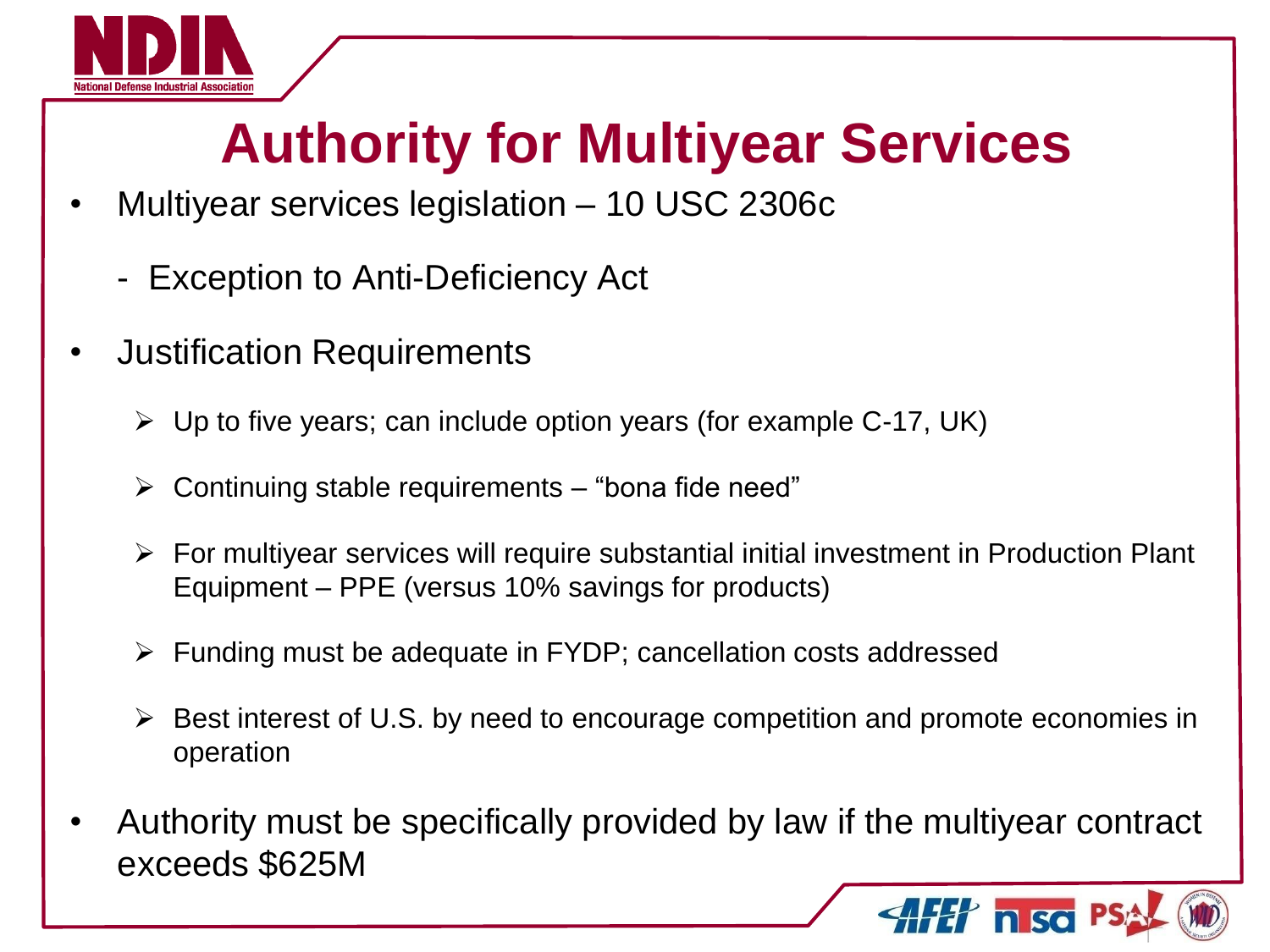

### **Services**

- Types of Services covered
	- $\triangleright$  Operation, Maintenance and support of facilities and installations
	- $\triangleright$  Maintenance or modification of aircraft, ships, vehicles, and other highly complex military equipment
	- $\triangleright$  Specialized training necessitating high quality instructor skills
	- $\triangleright$  Base services

- Multiyear legislation for major weapon systems and logistics support - 10 USC 2306b
	- 10% savings requirement (goal)

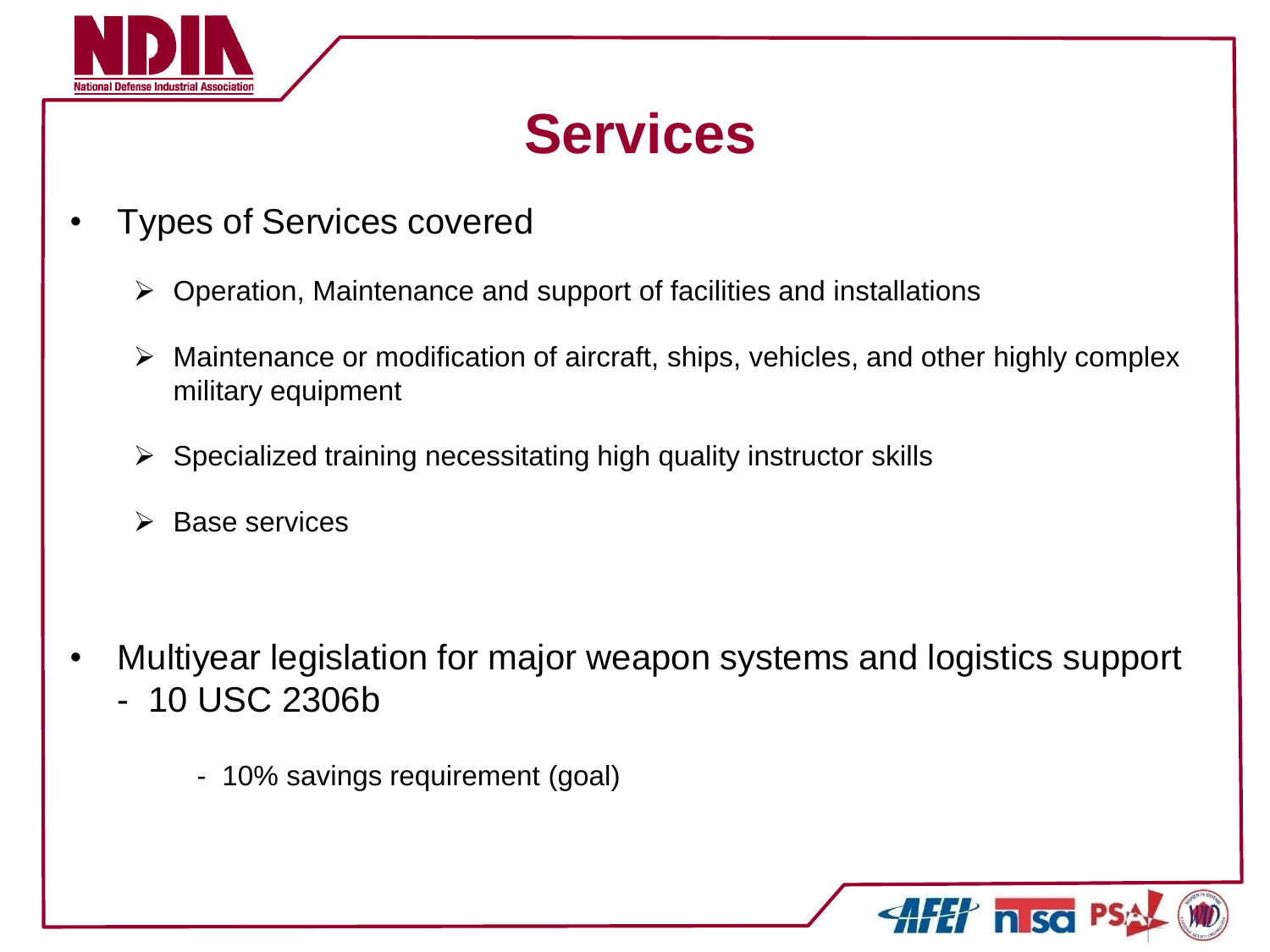

#### **Best Practice Large Lot Procurement (LLP)**

- An initiative developed, but never implemented, to address concurrent overlapping Multiyear Procurement (MYP) and referred to as Large Lot Procurement (LLP).
- OSD(C) briefed LLP strategy to the DepSecDef, but no action has been taken to continue this initiative.
- It considered multiple, stable production programs as a portfolio, allowing build re-sequencing to operate factories near maximum economic rates (MER) in overlapping and integrated multiyear procurement plans.
- Preserves core manufacturing process knowledge.
- International sales (FMS) during the LLP period of performance enable more end-items to be delivered to DoD for the same cost and reduce implementation risk.
- Factory capacities are more efficiently utilized, while preserving margin for unplanned events such as warranty returns.

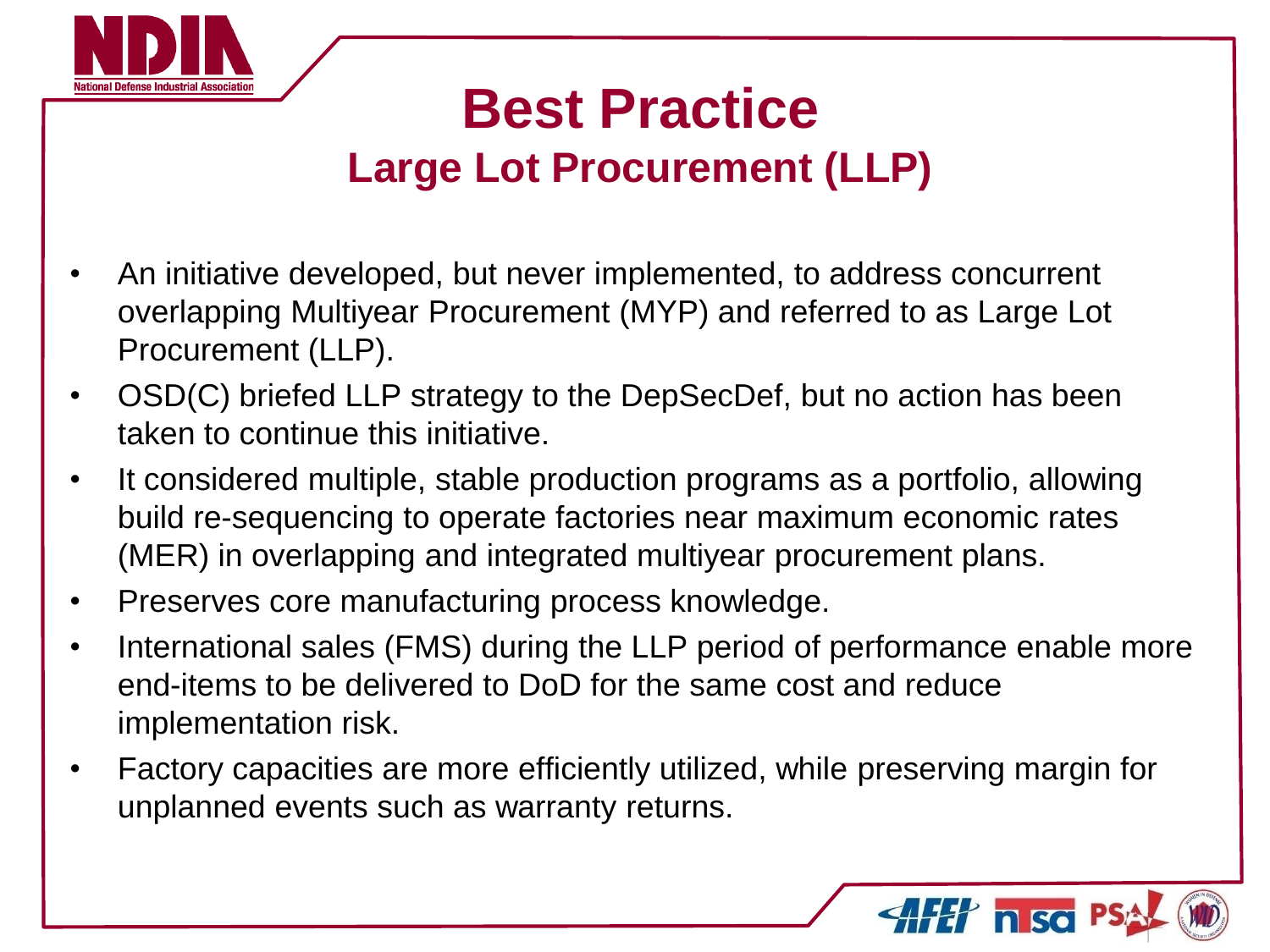

#### **Large Lot Procurement (LLP) Continued**

- Evaluation results indicated the approach was feasible and would generate significant savings.
- Issues with LLP (similar to all MYPs):
	- $\triangleright$  Significant change in standard acquisition approach
	- $\triangleright$  Shifts more financial risk to contractor
	- $\triangleright$  Removes Annual Budget Flexibility
	- $\triangleright$  Requires Multiyear Authority and EOQ
	- Requires integrated, long term planning by contractor and supply base

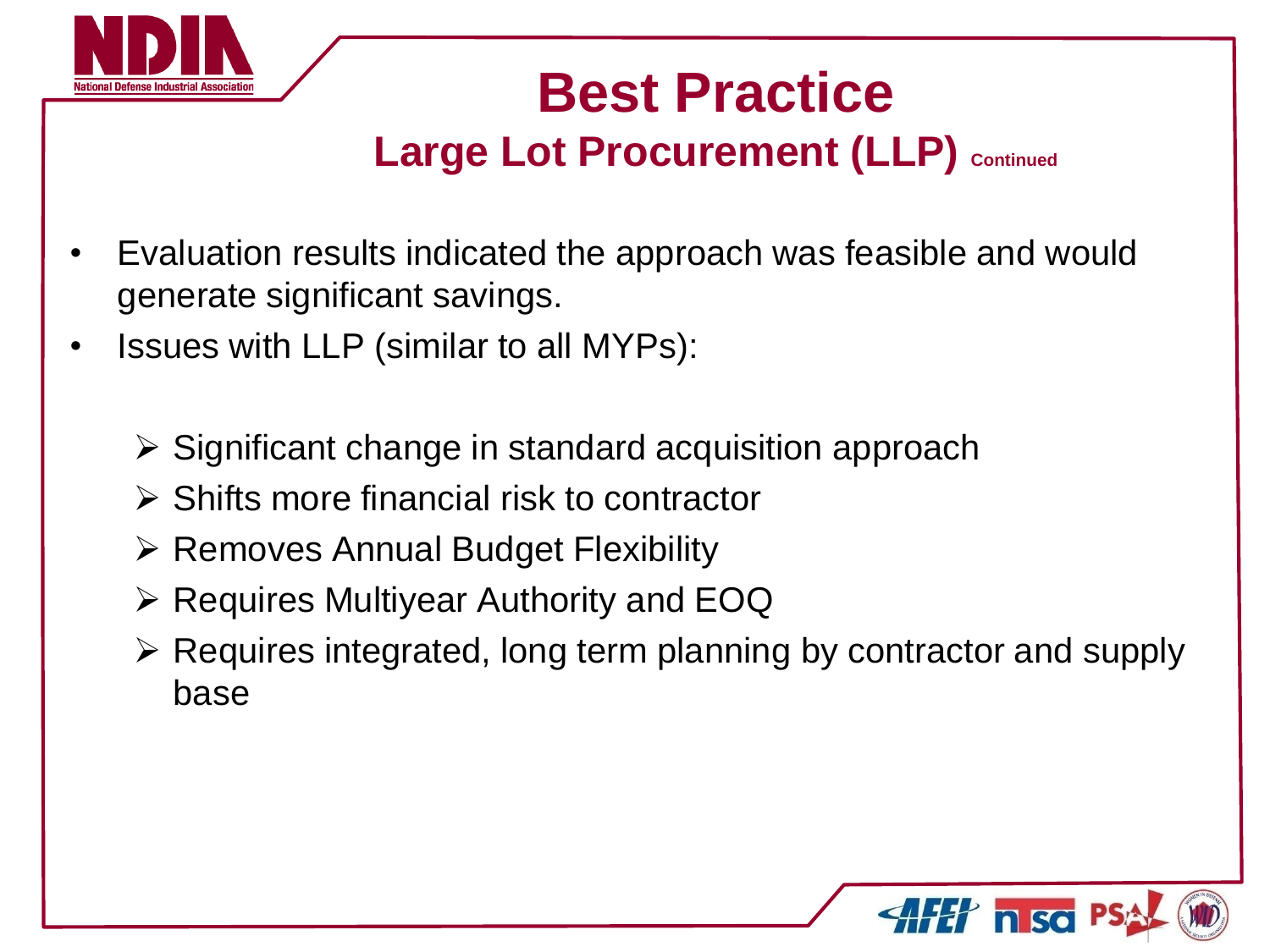

**Enterprise Performance Based Logistics (EPBL)**

- Through Captains of Industry forum, VADM Harnitchek Director of Defense Logistics Agency, met with industry leaders to address efficiency approaches and solicit their feedback.
- DLA agreed to work together with industry to streamline processes, enhance performance and improve affordability, and in return, awarded an EPBL contract with 10 year Justification and Approval.
- The contract scope included providing spares support, initially expendable items with reparable items to follow, to the military depot lines.
- This strategic partnership approach will result in significantly reduced inventory levels and improved supply cycle time, decreasing DLA O&S costs.
- This initiative moved DLA closer to its goal of reducing operating costs by \$13B within the next six years.

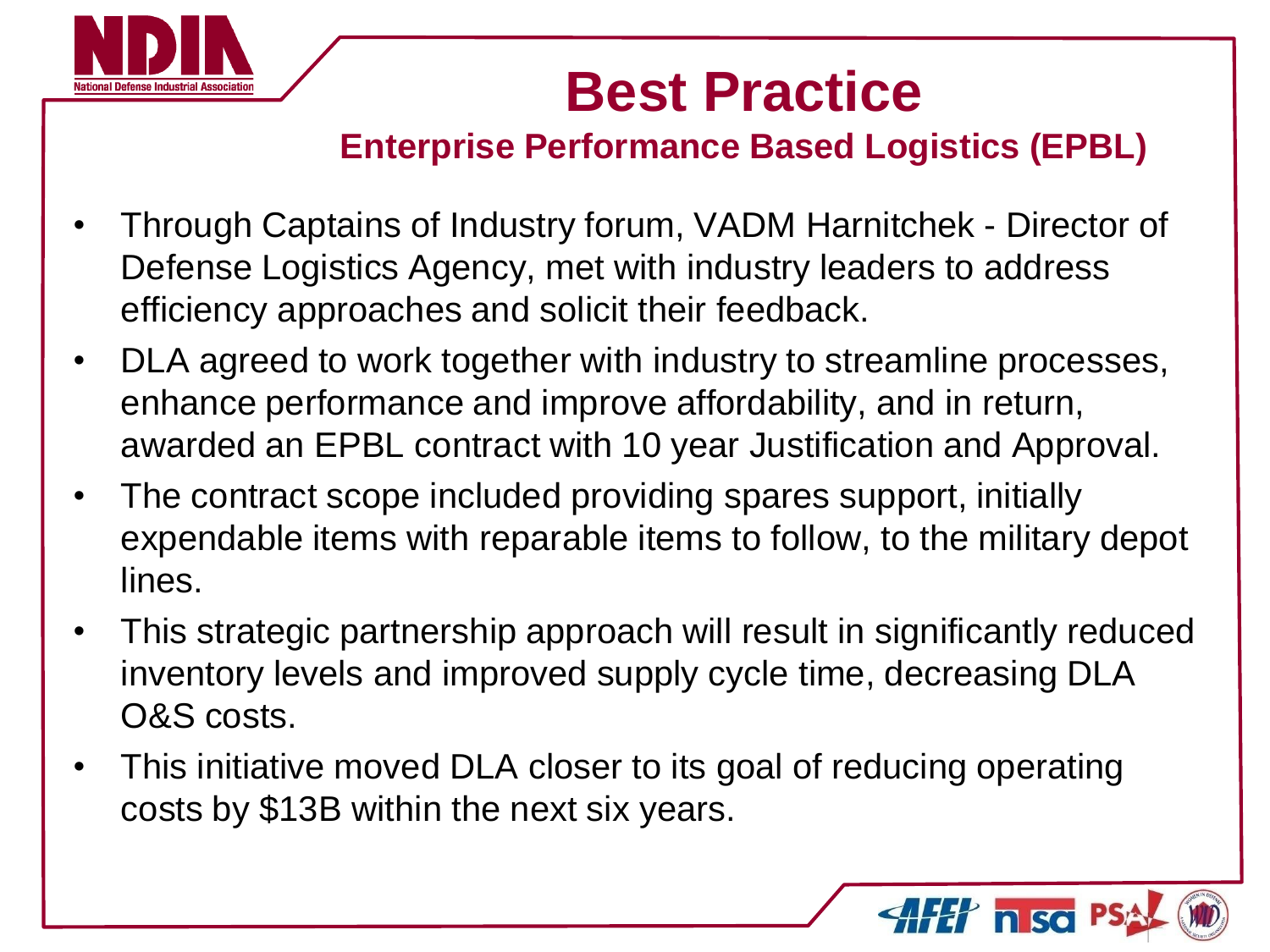

**Enterprise Performance Based Logistics (EPBL) continued**

• **The benefits to industry and USG are significant:** 

#### **Industry:**

- Long-term agreements with supply base to leverage industry buying power
- Strategic Analytical Forecasting to optimize inventory levels
- Performance based incentives drive parts availability across the supply chain
- Reduced transactions through bunching individual proposals for the same part
- Capitalize on product domain knowledge OEM
- **USG:**
	- DLA meets operational readiness by improving material availability to 90% and reducing cost by 10% over the first five years of the contract
	- Significant reduction in inventory levels and improved supply cycle time
	- Contract supports DLA Captains of Industry goals and objectives without displacing government jobs
	- Established benchmark for the rest of industry

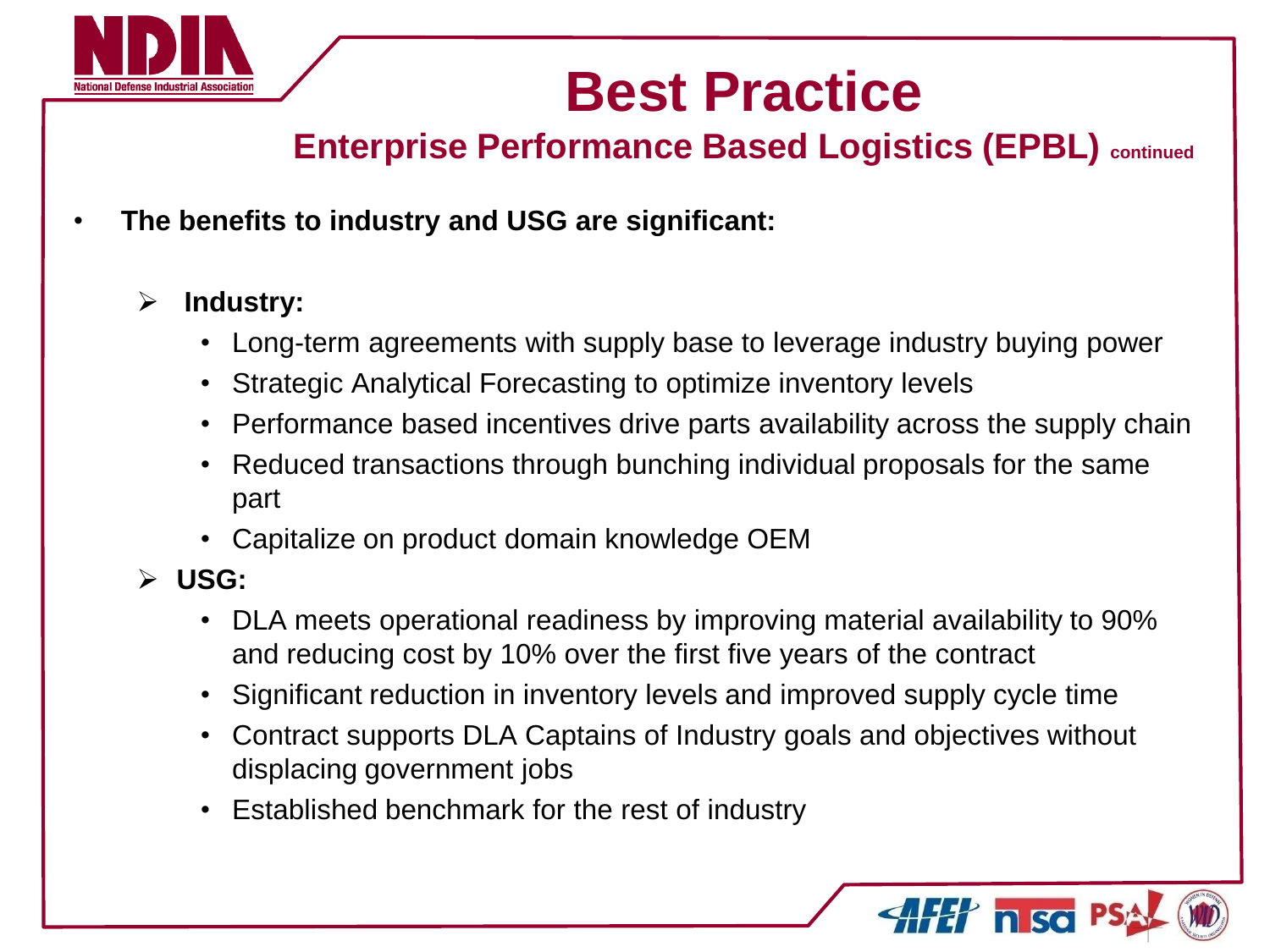

#### **C-17 Globemaster III Integrated Sustainment Program (GISP)**

- The C-17 aircraft has been contractor supported since its first flight on September 15, 1991.
- January 1, 1998 sustainment continued but executed under a Performance Based Logistics contract known as *Globemaster III Integrated Sustainment Program*.
- Under the C-17 GISP PBL contract:
	- $\triangleright$  Aircraft availability and readiness meet or exceed Air Force requirements, 85% sustained availability
	- $\triangleright$  Virtual fleet spares pool and global support network, resulting in lowered spares acquisition costs and maximized readiness
	- $\triangleright$  In line with DoD Better Buying Power 2.0, specifically "increase effective use of PBLs", the program continues to lower support costs to achieve C-17 lifecycle savings goal
	- $\triangleright$  This benchmark sustainment initiative could further decrease O&S costs through a multiyear budget authority.

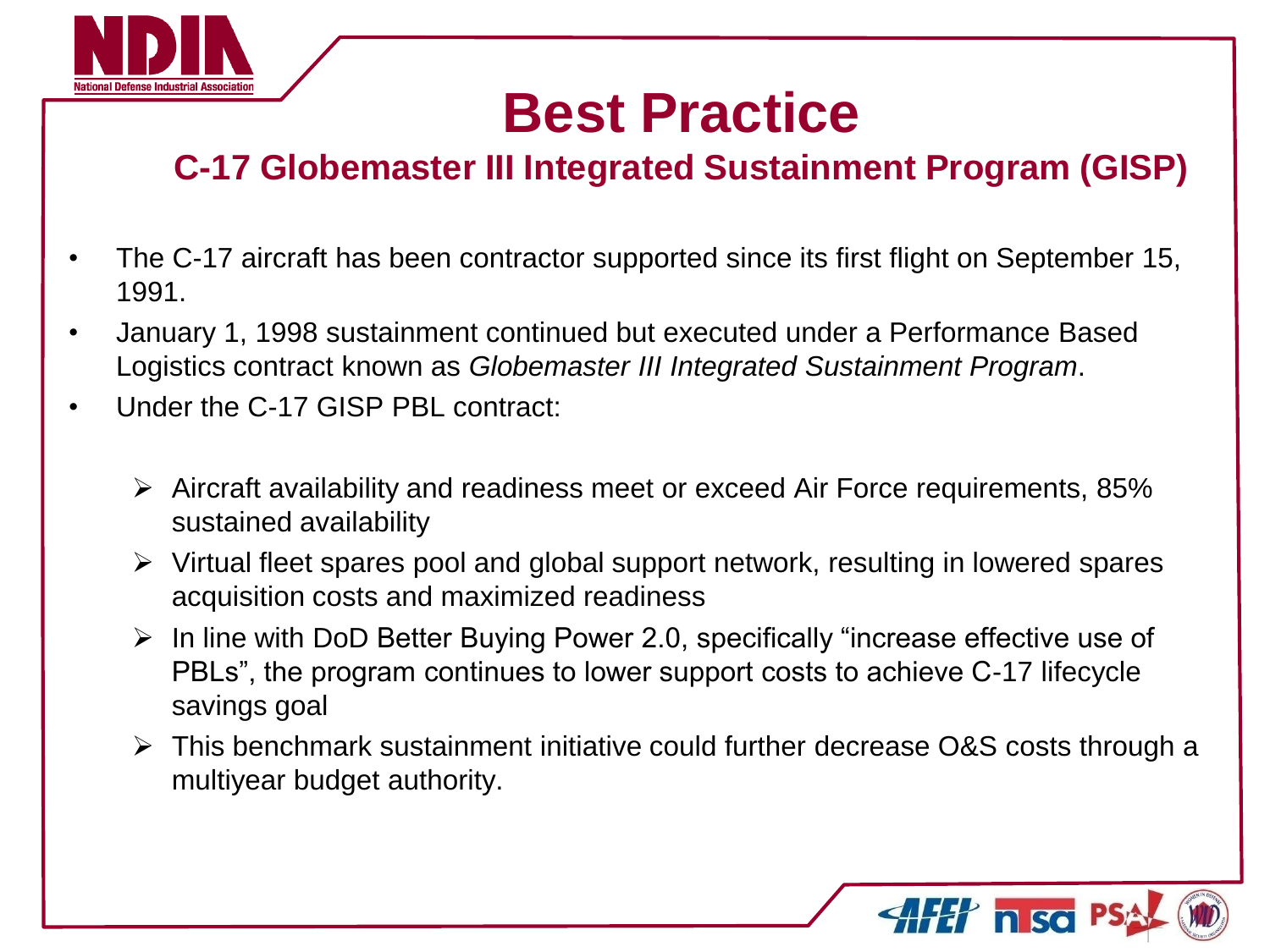

#### **United Kingdom Total Life Customer Support (UK-TLCS)**

- A 34 year partnering agreement to support the UK Chinook fleet through 2040.
- TLCS provides heavy depot maintenance, engineering technical support, spares, supply chain management, battle damage repairs, in-theater maintenance, repairs and modifications.
- TLCS has increased maintenance capability to support an increase in flight hours.
- The investments by industry in productivity and innovation improvements have positioned TLCS as the ideal pathfinder program:
	- $\triangleright$  TLCS has consistently exceeded key performance indicators with regard to aircraft availability,
	- Delivers readiness typically 10% above requirement, yielding an extra 3 4 aircraft available and aircraft serviceability at >95% against a requirement of 70%

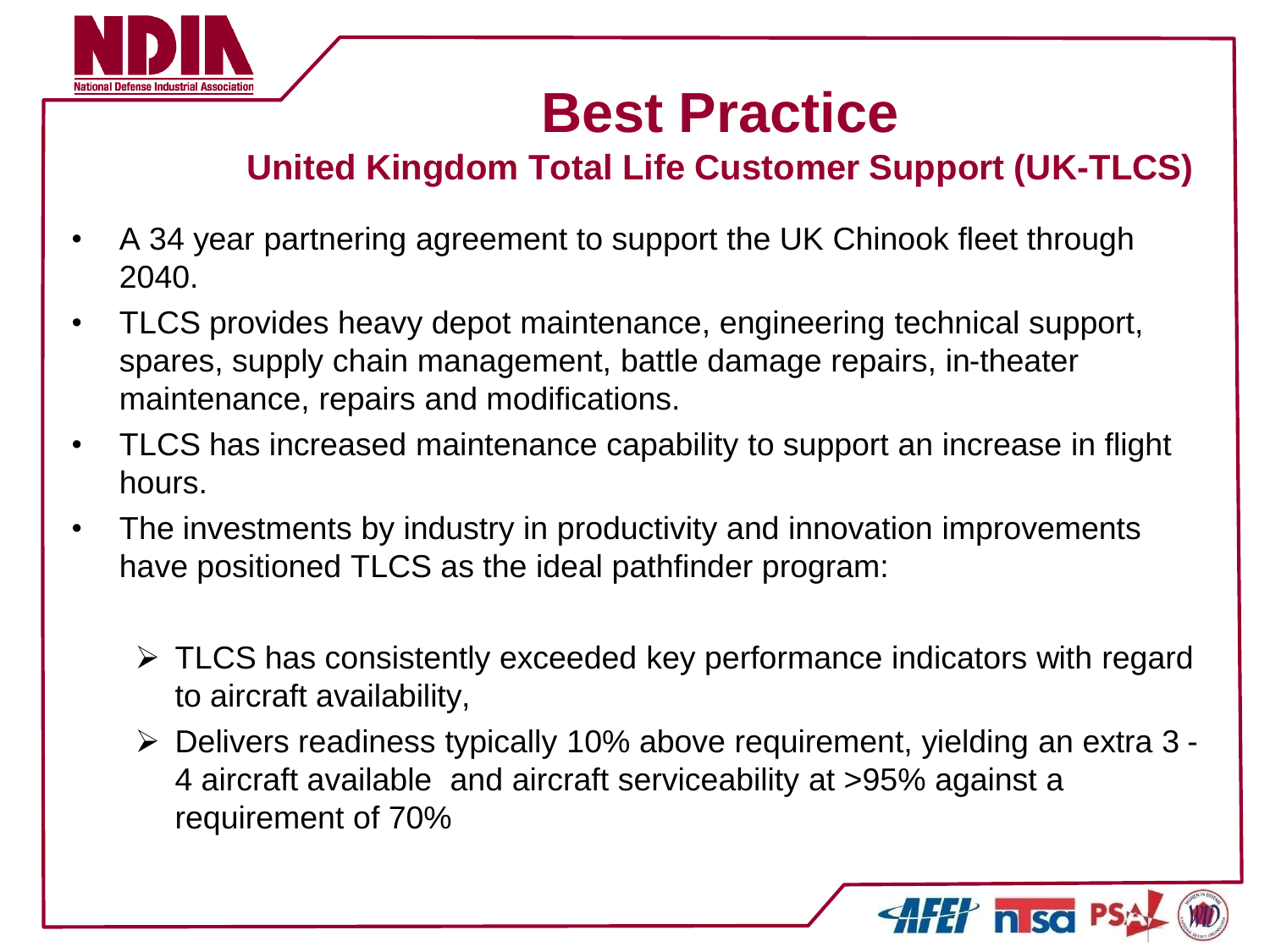

#### **Deloitte - PBLs in DoD 1998-2011**

*Has the Strategy Delivered on Expectations?*

#### **Sense of PBLs Today**

- PBLs have distinctly positive impact on readiness
- Benefit/cost ratio questionable in some minds
- No data driven, fact-based analyses documenting impact of PBLs on costs

**Proof Point chartered to address this gap and end the debate**

- Hypothesis: Sustaining materiel via Performance Based Logistics arrangements delivers improved readiness at reduced life cycle costs
	- The cost per unit of performance to the Department is lower when a system, sub-system or component is maintained via a PBL agreement rather than through traditional, transactional maintenance arrangements
- Phase I Methodology:
	- 10 "Middle Dives"
	- 1 "Deep Dive"
- Phase II Methodology:
	- 11 "Middle Dives
	- 5 "Deep Dives"

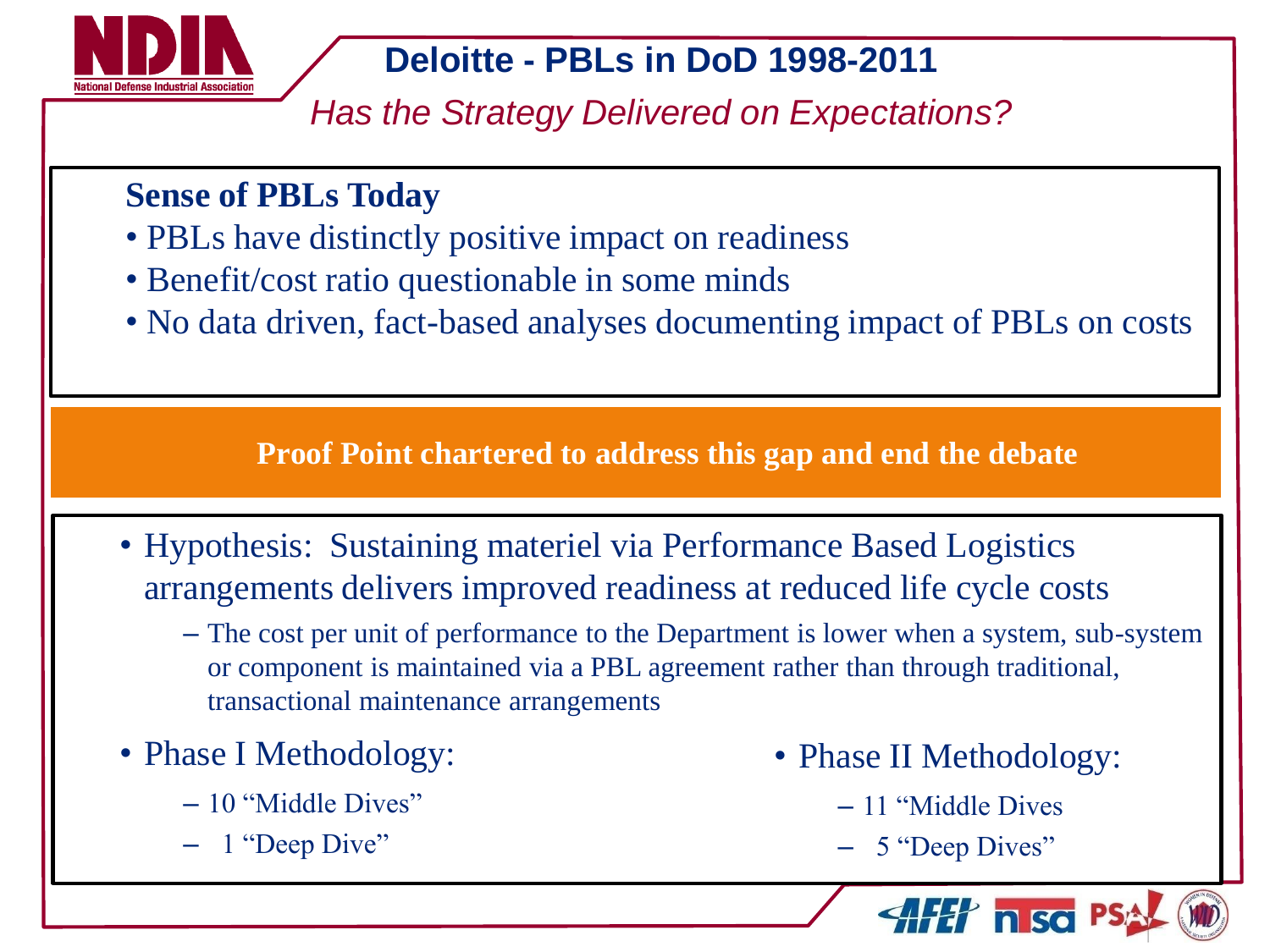

 **Deloitte Case Study #1:** *Substantial Adherence to Contractual Tenets* 

*& Execution Aligned to Contract*

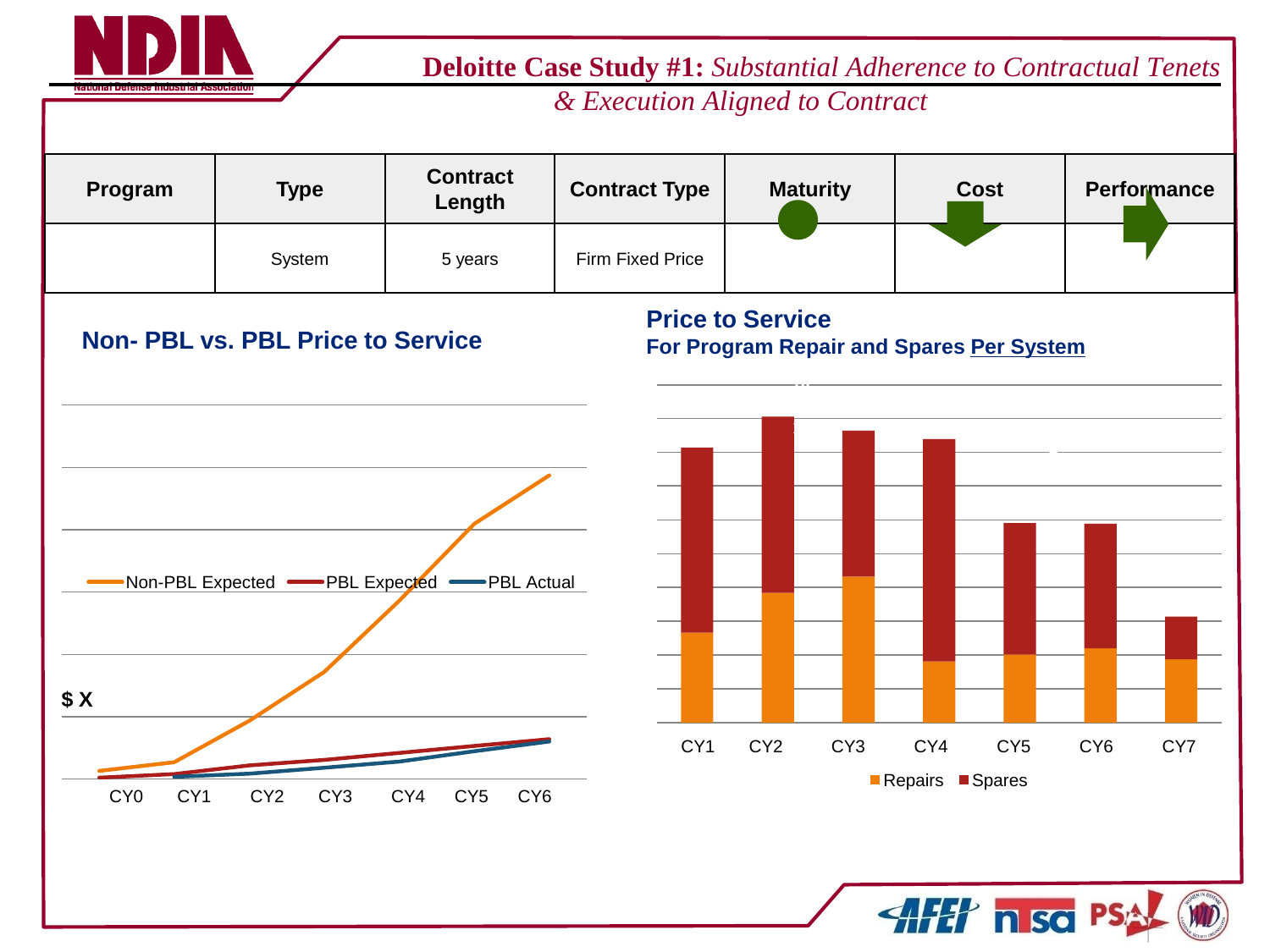

#### **Deloitte - Key Observations:**

- Contract structure incentivized provider to invest in:
	- Repair process
	- Supply chain optimization
	- Reliability improvement
- Significant savings Non-PBL vs. PBL
- Repairs and spares per system price to Service declining
- Contract renewed at lower price to Service
- Achieved all performance metrics

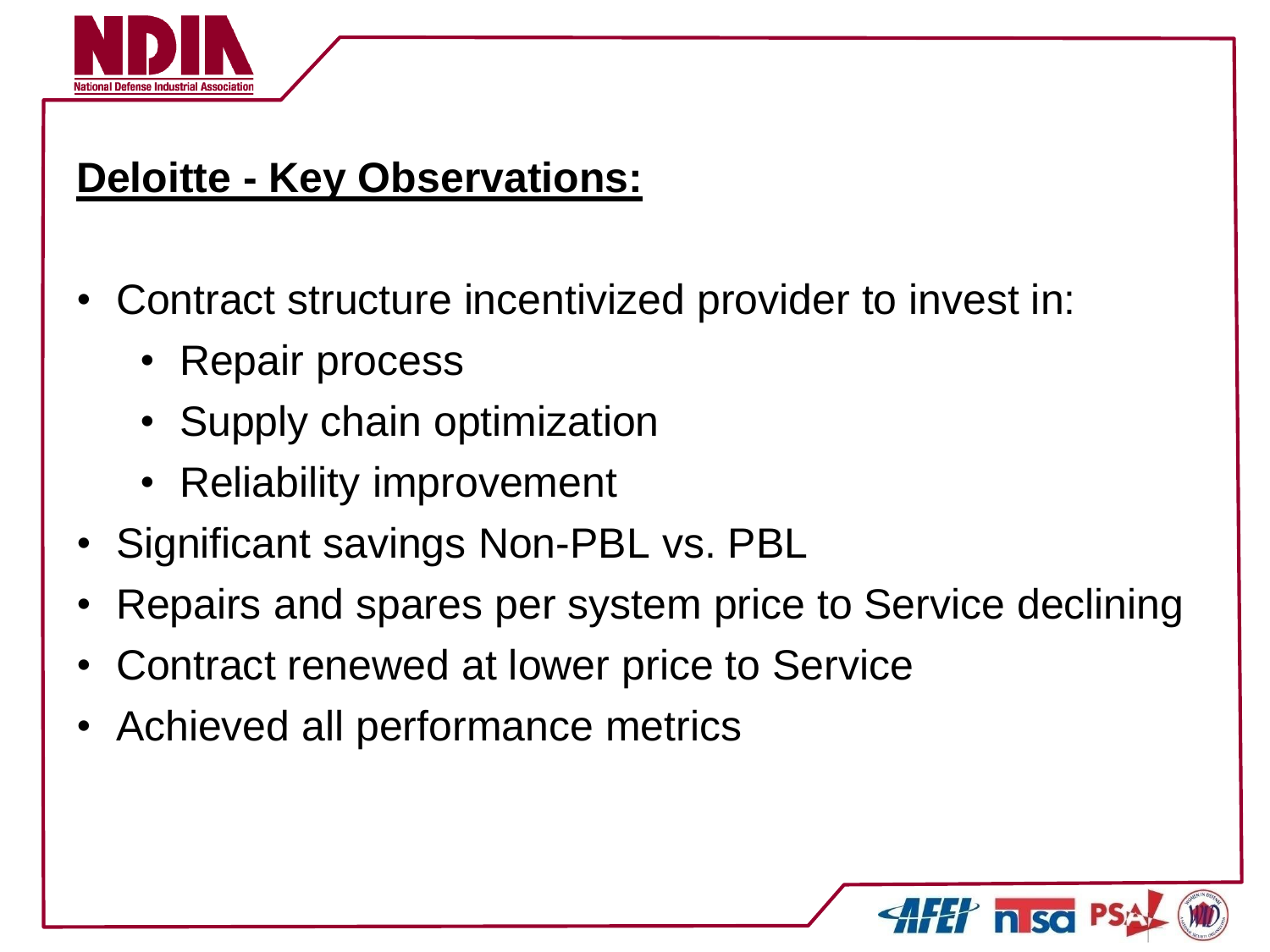

• 12 of 14 PBLs with cost reduction incentives embedded in the contractual arrangement, delivered price-to-Service reductions over the life of the PBL

• 17 of 18 PBLs with targeted performance objectives/performance improvement incentives embedded in the contractual arrangement, delivered improved performance over the life of the PBL

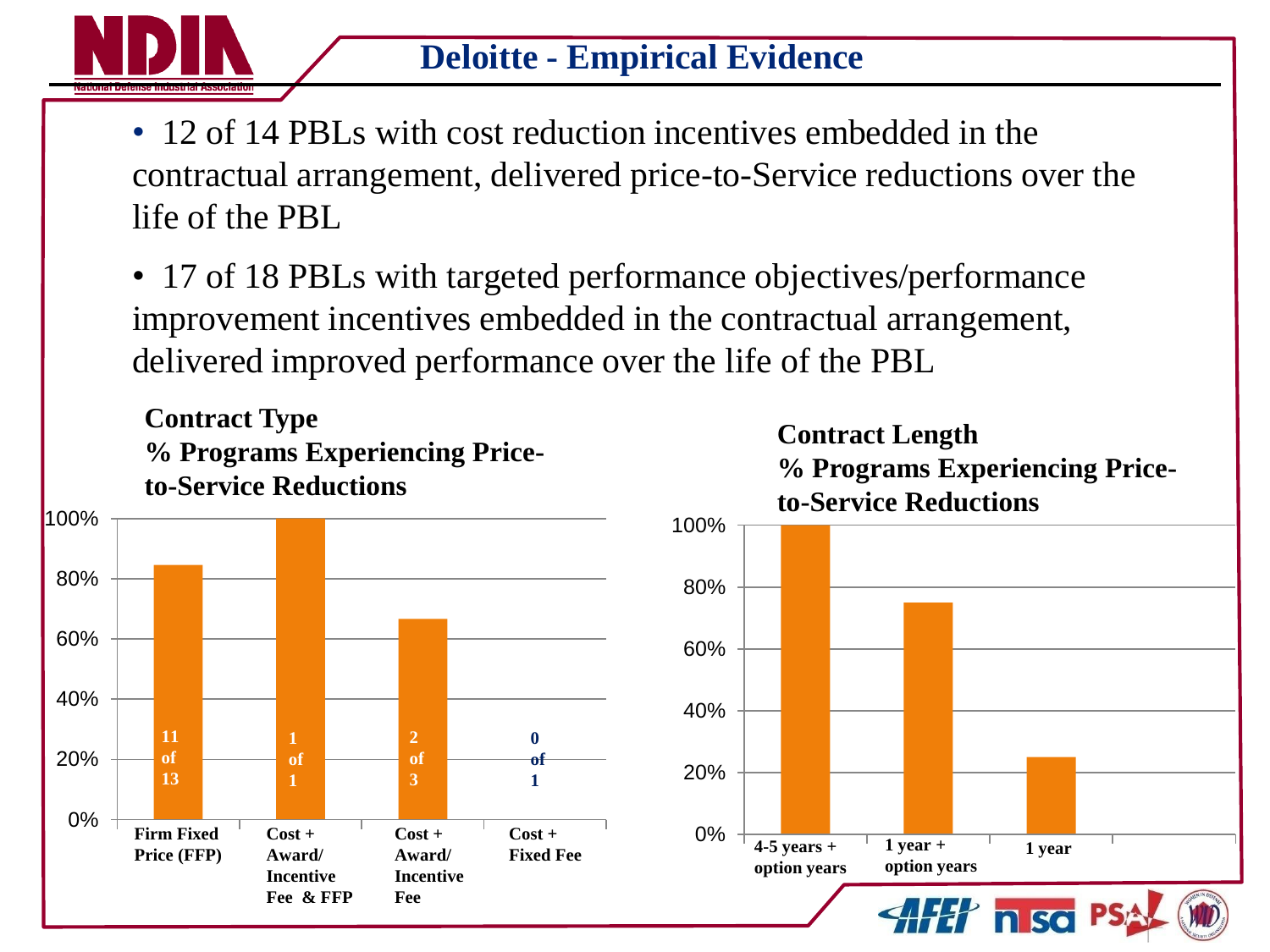

#### **Deloitte - Statistical Point of Proof with a Defined Level of Confidence**

• PBLs **can** work to reduce DoD's costs per unit of performance while simultaneously driving up the absolute levels of system, sub-system and component readiness/availability

• PBLs incentivized PBL provider behavior that delivered superior sustainment pricing and performance for systems, sub-systems and components

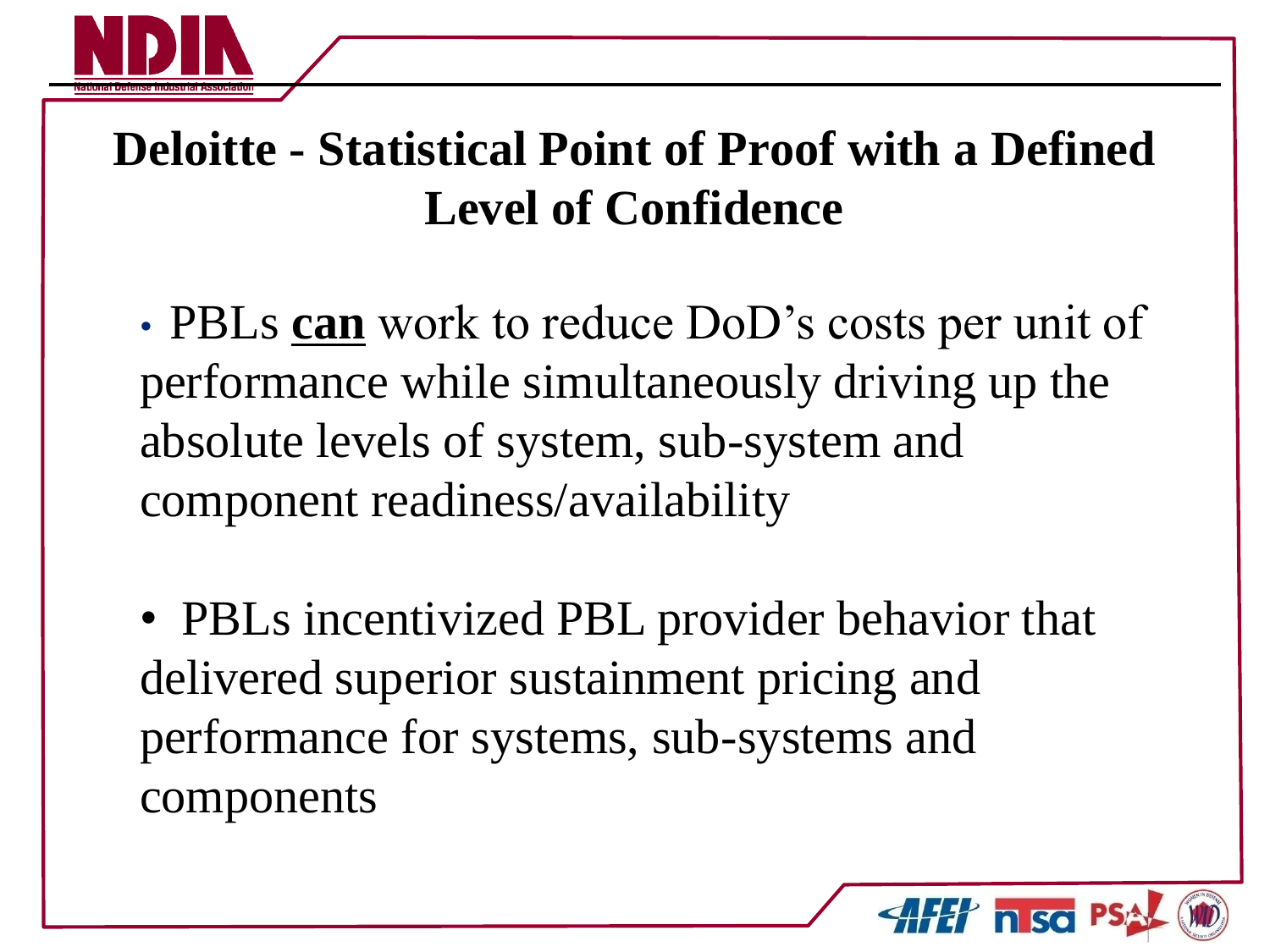

#### **Deloitte - Preponderance of the Evidence**

Longer term contracts that provide assured revenue streams and contain well-crafted cost and performance incentives drive predictably positive outcomes for the Services

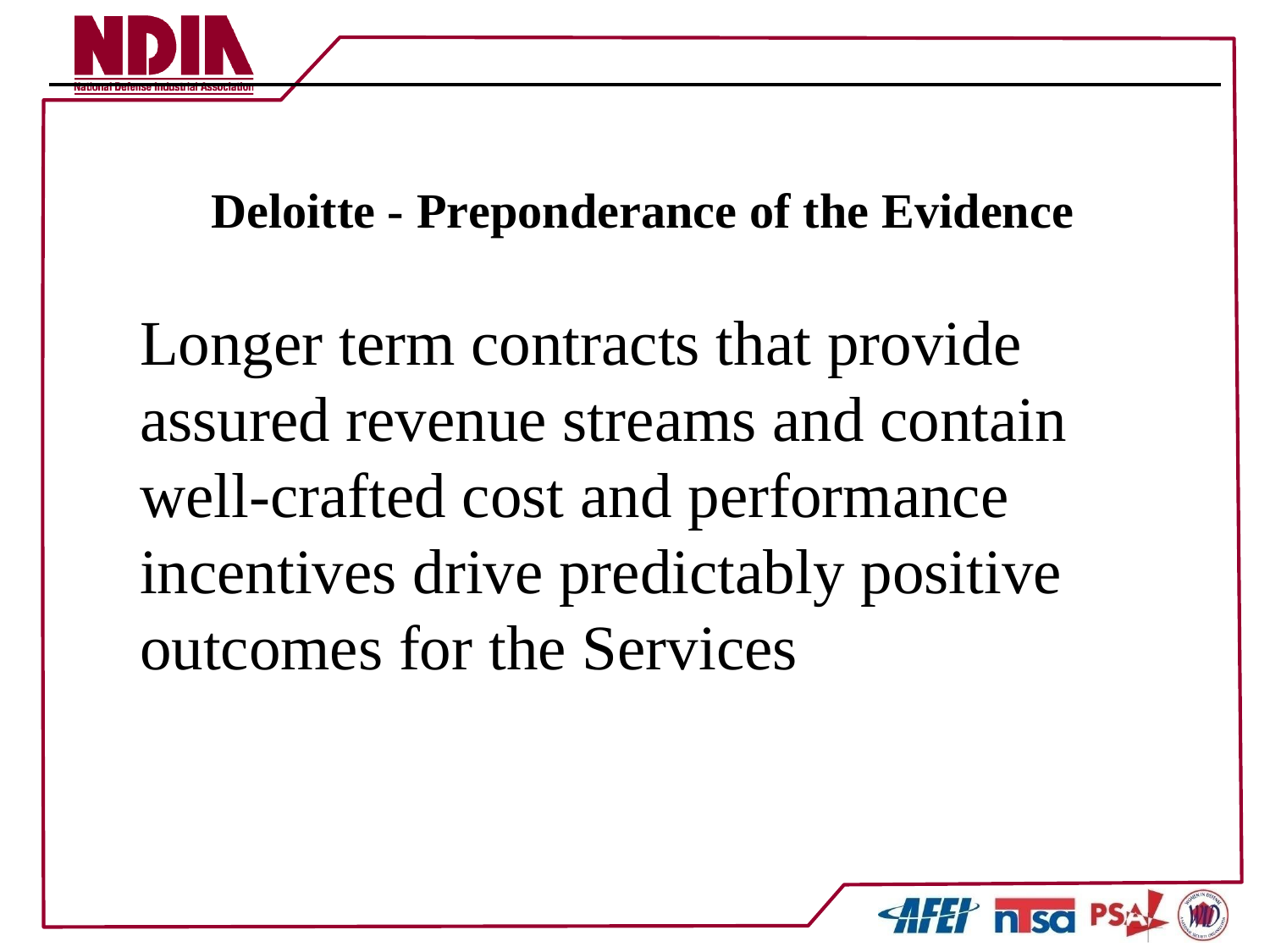

### **Congressional Language**

SASC Report (S. 2410, Senate Report 113-176)

- **Performance Based Logistics: Requires DoD to submit** a plan prepared by the USD AT&L for the future use of PBL, how to improve execution, efficiency, cost and readiness.
- To better understand the effectiveness and efficiency of PBL, the committee directs the Under Secretary of Defense for Acquisition, Technology, and Logistics to provide the Congressional defense committees with a plan for the future use of PBL reflecting how the use of PBL can improve execution, efficiency, cost, and readiness of applicable programs.

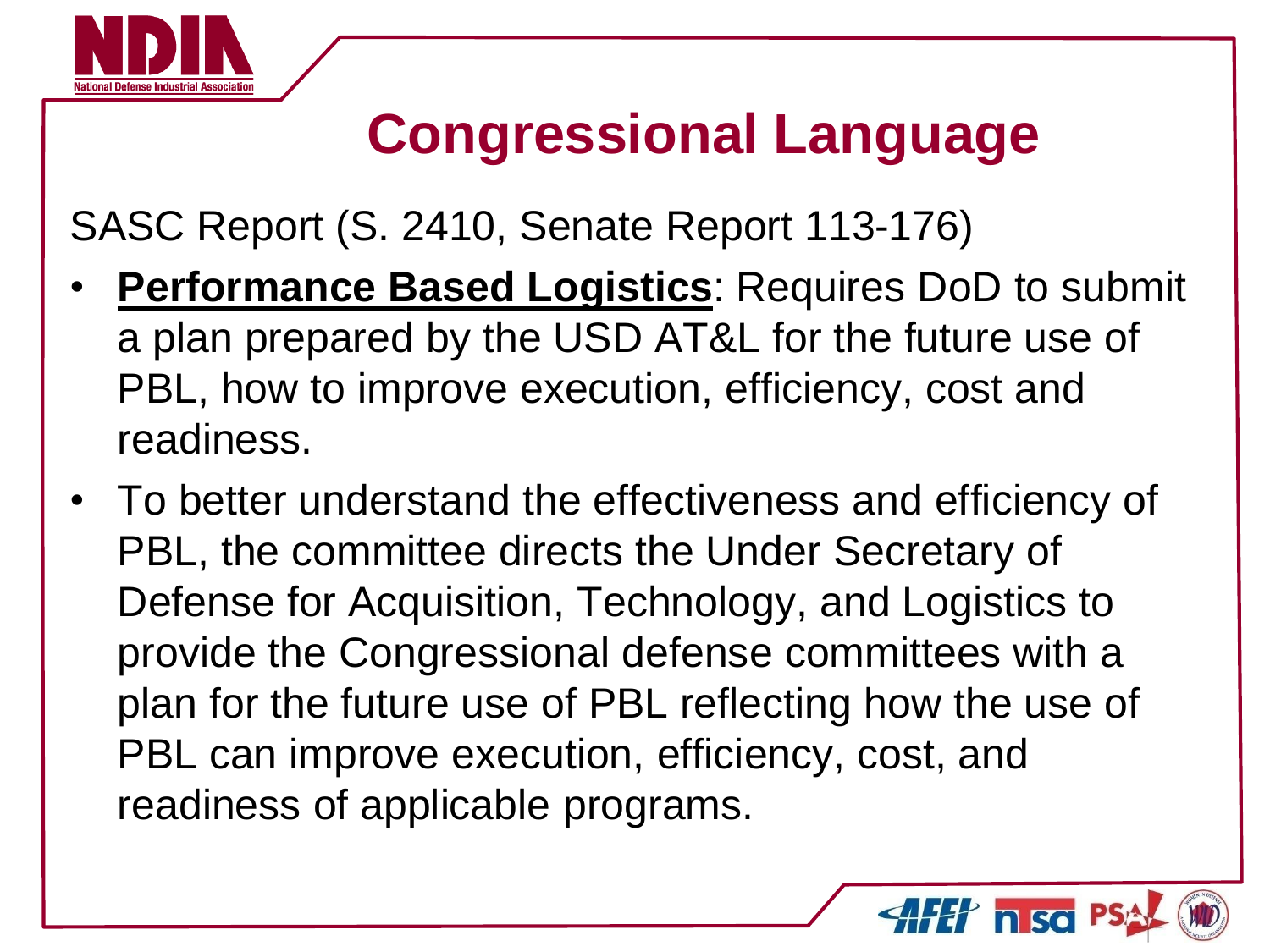

### **Better Buying Power 1.0 / 2.0 / 3.0**

#### **Seven Better Buying Power Focus Areas**

- **Achieve Affordable Programs**
- **Control Costs Throughout the Product Lifecycle**
- **Incentivize Productivity & Innovation in Industry and Government**
- **Eliminate Unproductive Processes and Bureaucracy**
- **Promote Effective Competition**
- **Improve Tradecraft in Acquisition of Services**
- *Shared Risk, Shared Value* • **Improve the Professionalism of the Total Acquisition Workforce**

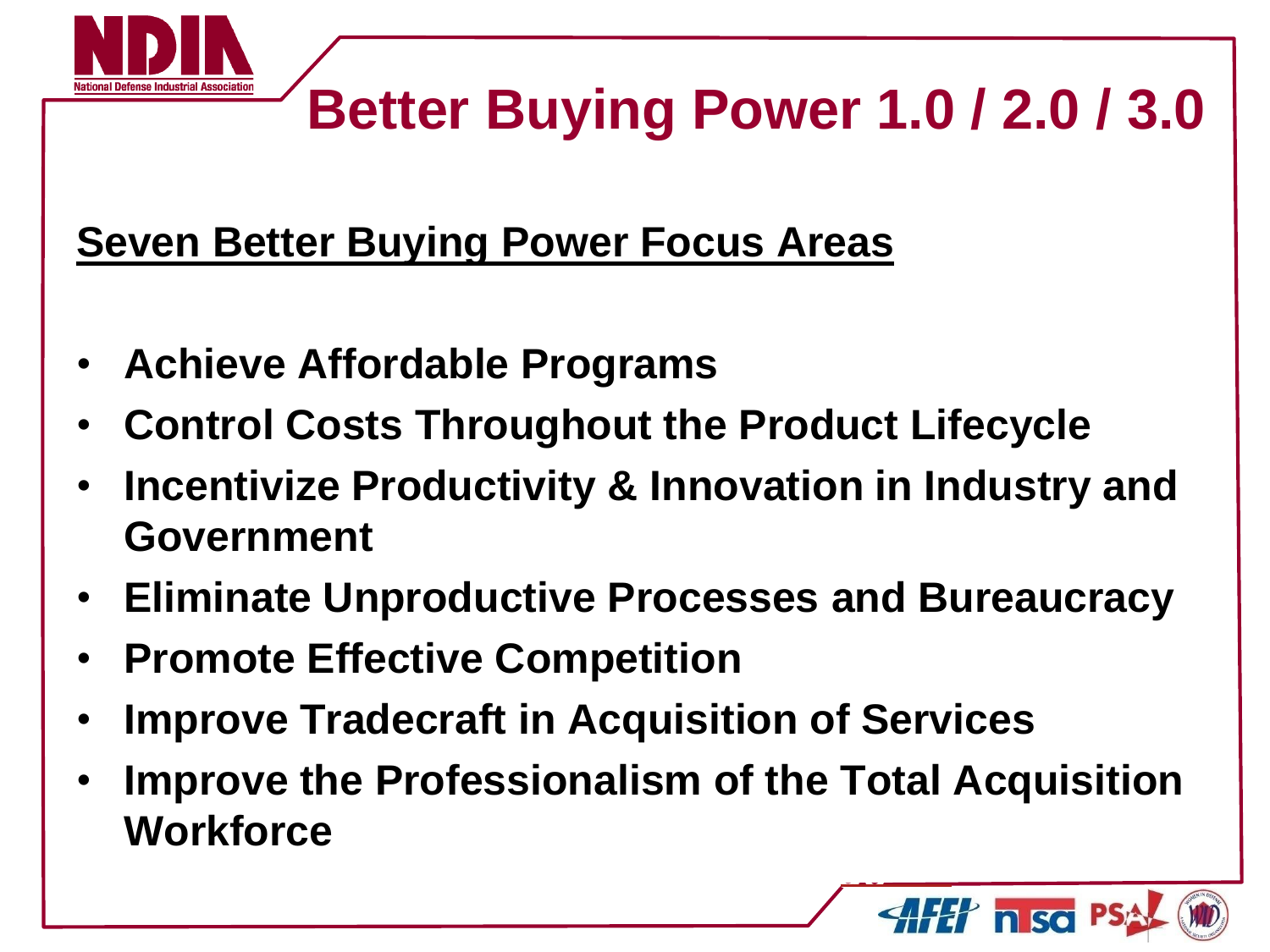

# **DoD PBL Guidebook**





#### **PBL GUIDEBOOK**

A Guide to Developing Performance-Based Arrangements

**Better Buying Power (BBP) is the continuing implementation of practices and policies designed to improve the productivity of the Department of Defense and of the industrial base that provides the products and services we use to equip and support our Warfighters. BBP guidance applies to everything the Department buys, from major programs to commercial products to services of all types.** 

**PBL is the** *preferred sustainment strategy* **for weapon system product support that employs the purchase of support as an integrated, affordable performance package designed to optimize system readiness. PBL meets performance goals for a weapon system through a support structure based on long-term performance agreements with clear lines of authority and responsibility.** *PBL concepts are now policy* **and have been initiated to provide more effective, affordable, operationally - ready systems through increased reliability, supportability, and maintainability.**

**U.S. Department of Defense | 2014** 

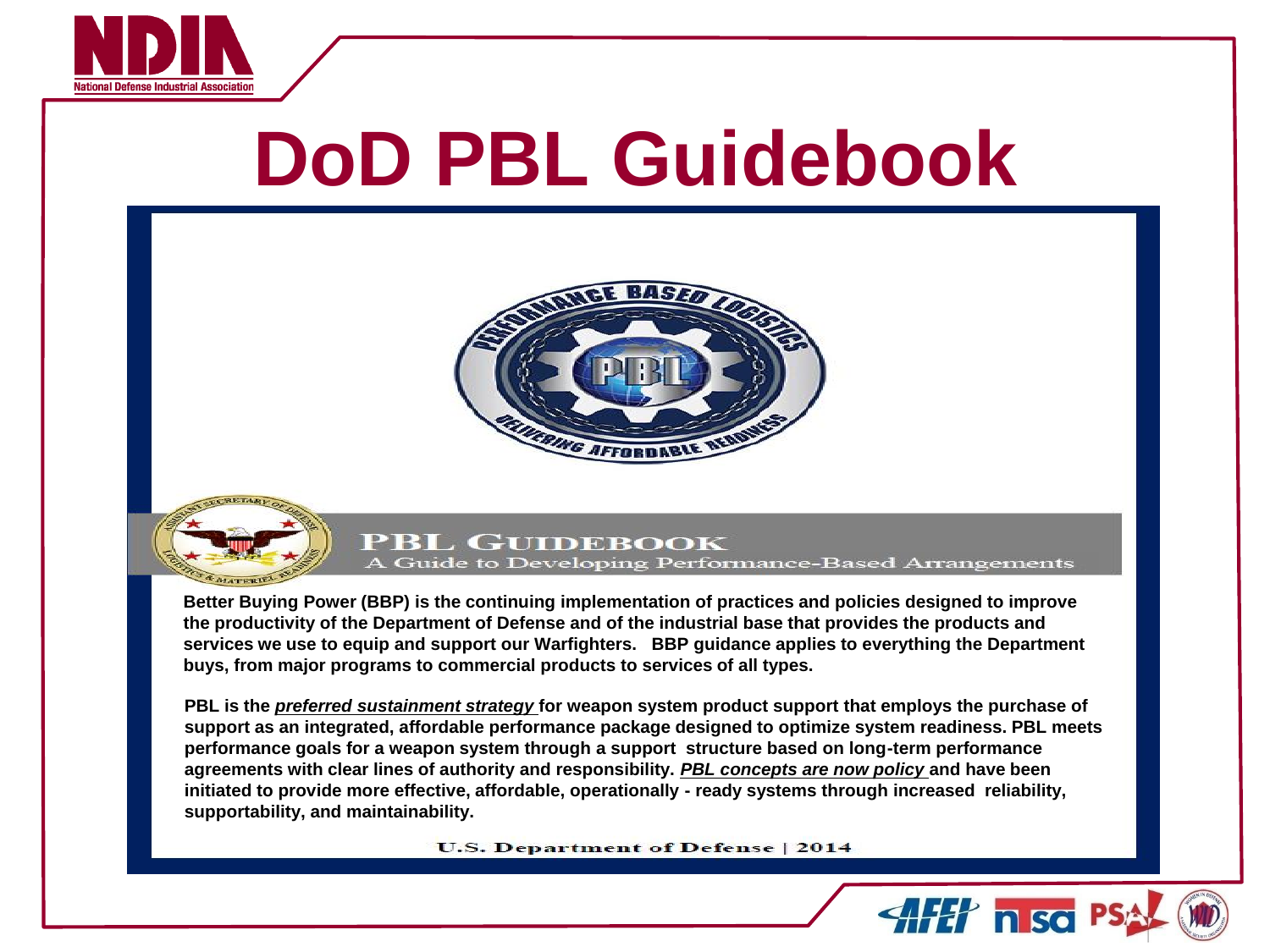

# **Financial Management Budget Discussion**

**Gretchen Anderson – Director for Revolving Funds, OSD(C)**

**Douglas Bennett – Principal Dep Asst Secretary (Financial Management), SAF / FM**

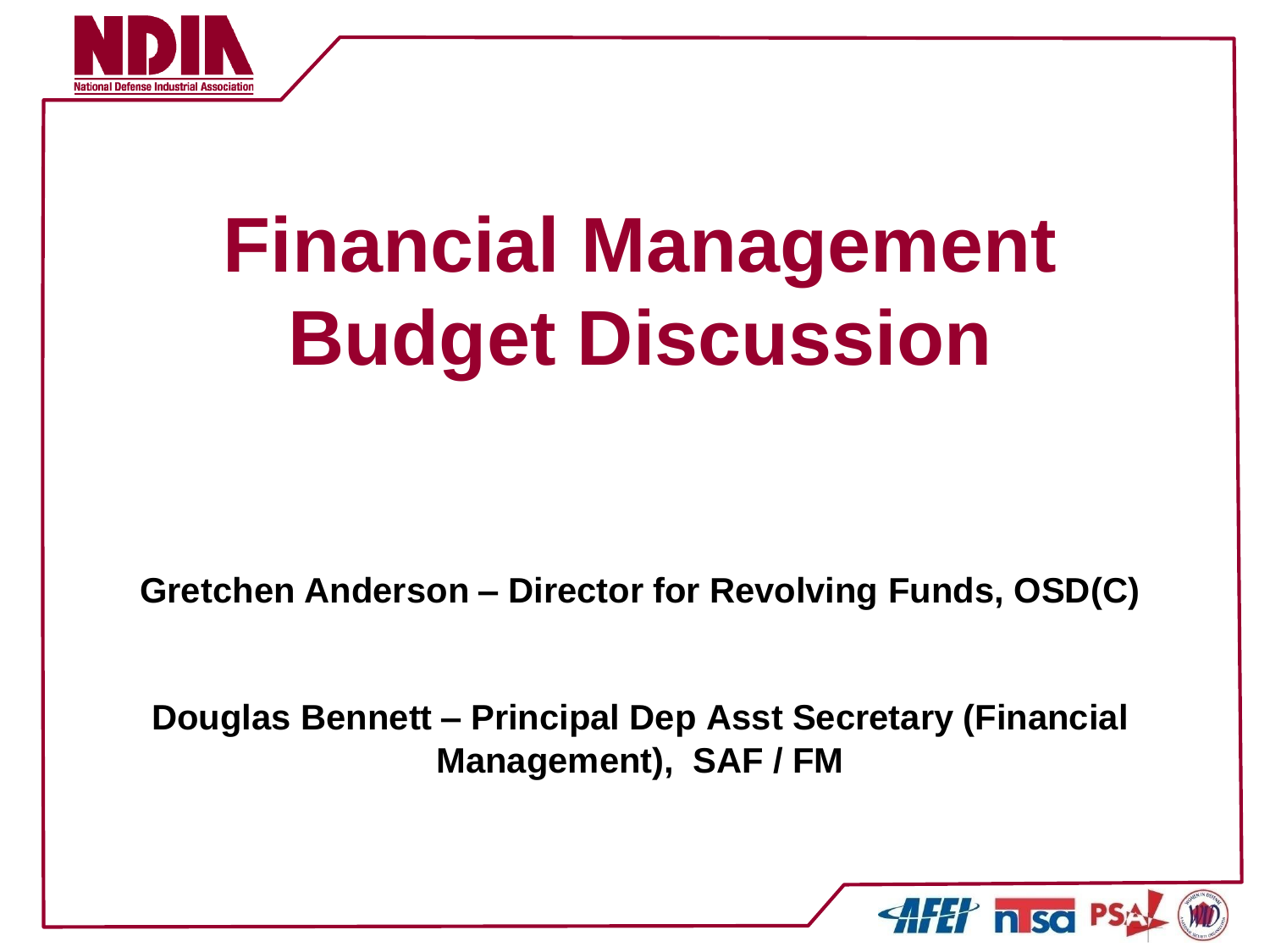

#### **Multiyear / Long-Term Contracting Perceptions / Risks / Opportunities / Impediments**

- **Concern over depleting the Working Capital Fund**
	- **Navy OK, Army & Air Force are reluctant to use WCF**
	- **The WCF is a revolving fund and MYPB could represent a big expense that could impact other efforts.**
- **Perception of "Must Pay" Bill**
	- **As a customer, entering a multiyear contract locks me into a set cost that must be paid each year, even if my needs change.**
- **Perceived Lack of Flexibility**
	- **I have to lock in a service level now and forecasting future need is out of my control. If I need to change the contract, I will have no negotiating strength so the contractor will take advantage of me.**
- **Perception of Lack of Competition**

**- Congress, and much of DoD, operates under the principle that competition is the best way to reduce costs. This is extended to the perception that the more competition and the more frequent the competition, the lower the cost. Long term contracts directly go against this.** 

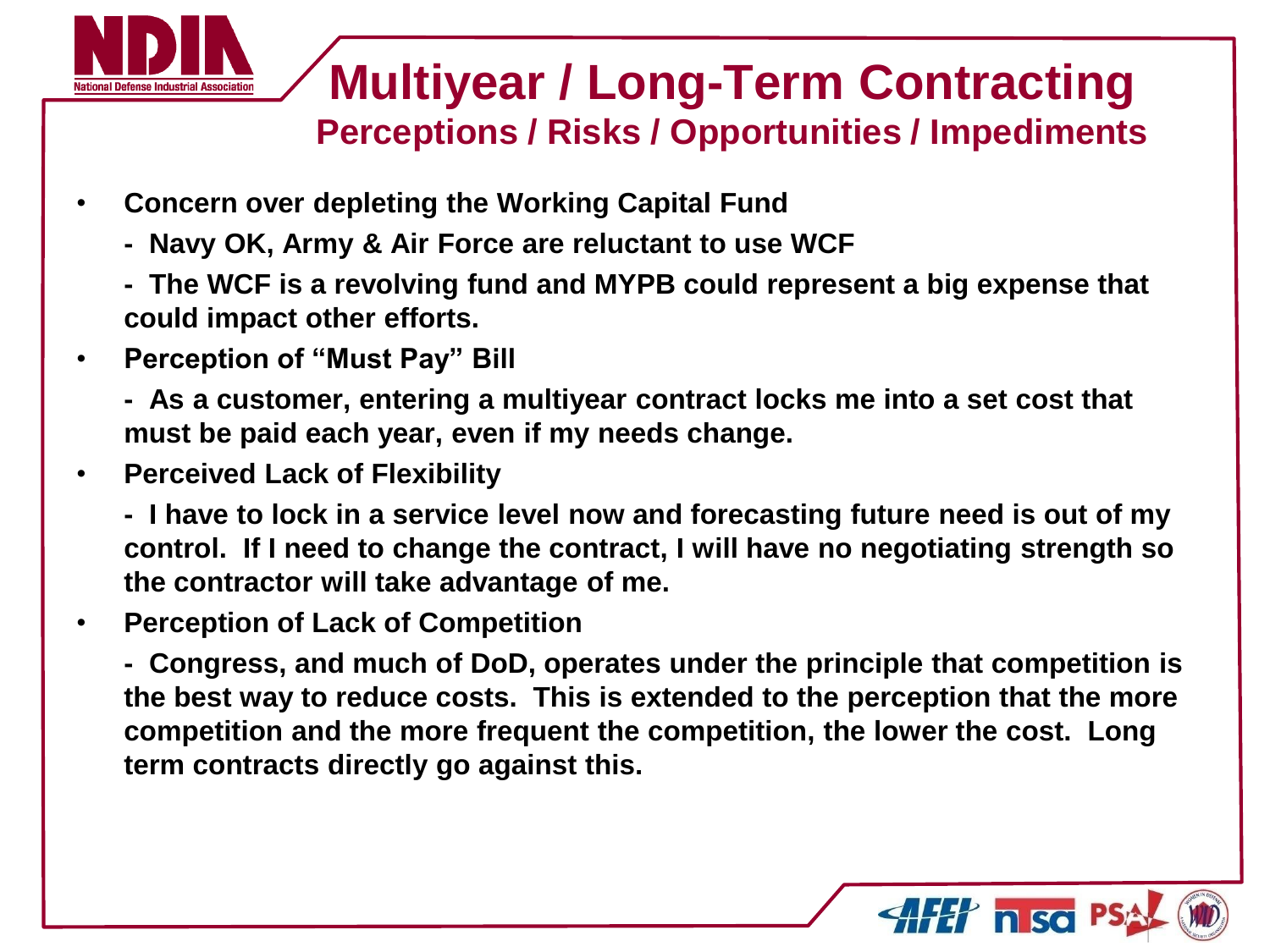

#### **Working Capital Funds (WCF)**

- **MYBA … OSD believes the risk transfers from industry to DoD**
- **MYBA … will there be less flexibility for DoD?**
- **WCF needs to be protected at current levels - it exists to mitigate risk for operational forces**
- **Need to adhere to Fiscal Law**
- **MYBA is not in the best interest of the DoD or taxpayers and causes unintended consequences**
	- **high anxiety with WCF and a decrease in cash accounts**
- **Any potential candidate for a multiyear would have to be looked at on a case-by-case basis**
	- **there should be a series of questions for each candidate**
- **A decision tree and business case analysis are needed to determine viability**

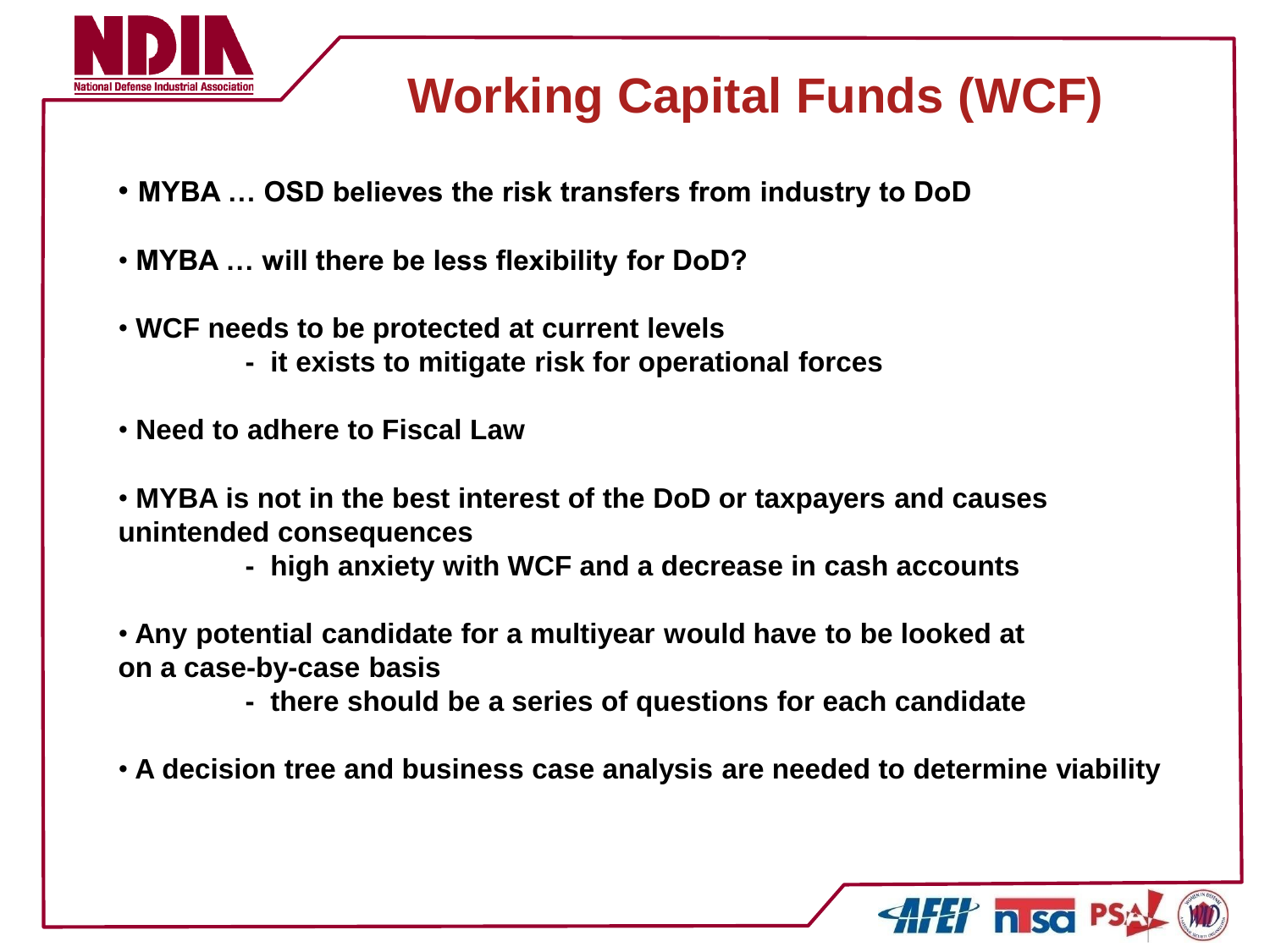

## **MYBA ( JS / J4 )**

#### **What We Think**

- No DoD budget increase in near-term
- Living in "More for Less" environment
	- DoD and Industry: Partnership for success
- Multi-year Budget Authority can:
	- Reduce DoD operations and support costs
	- Facilitate effective workforce management
	- Remove long-range planning impediments
	- Discourage short-term profit seekers
	- Encourage partnerships thru product life cycle

#### **What We Know**

- Not a universal fit, but can add value
- Multiyear budget allows industry to make rational commitment to performance-improving investments
- As multiyear contracts can add value, multiyear budget authority can also
- Multiyear contracts with minimal base (i.e., 3 -5 years) and max option years can provide efficiency to both DoD and industry

 $4H$  nso

#### **Considerations**

- Appearance of a decrease in competition
- Operational flexibility decreases
- Savings to risk ratio can be hard to predict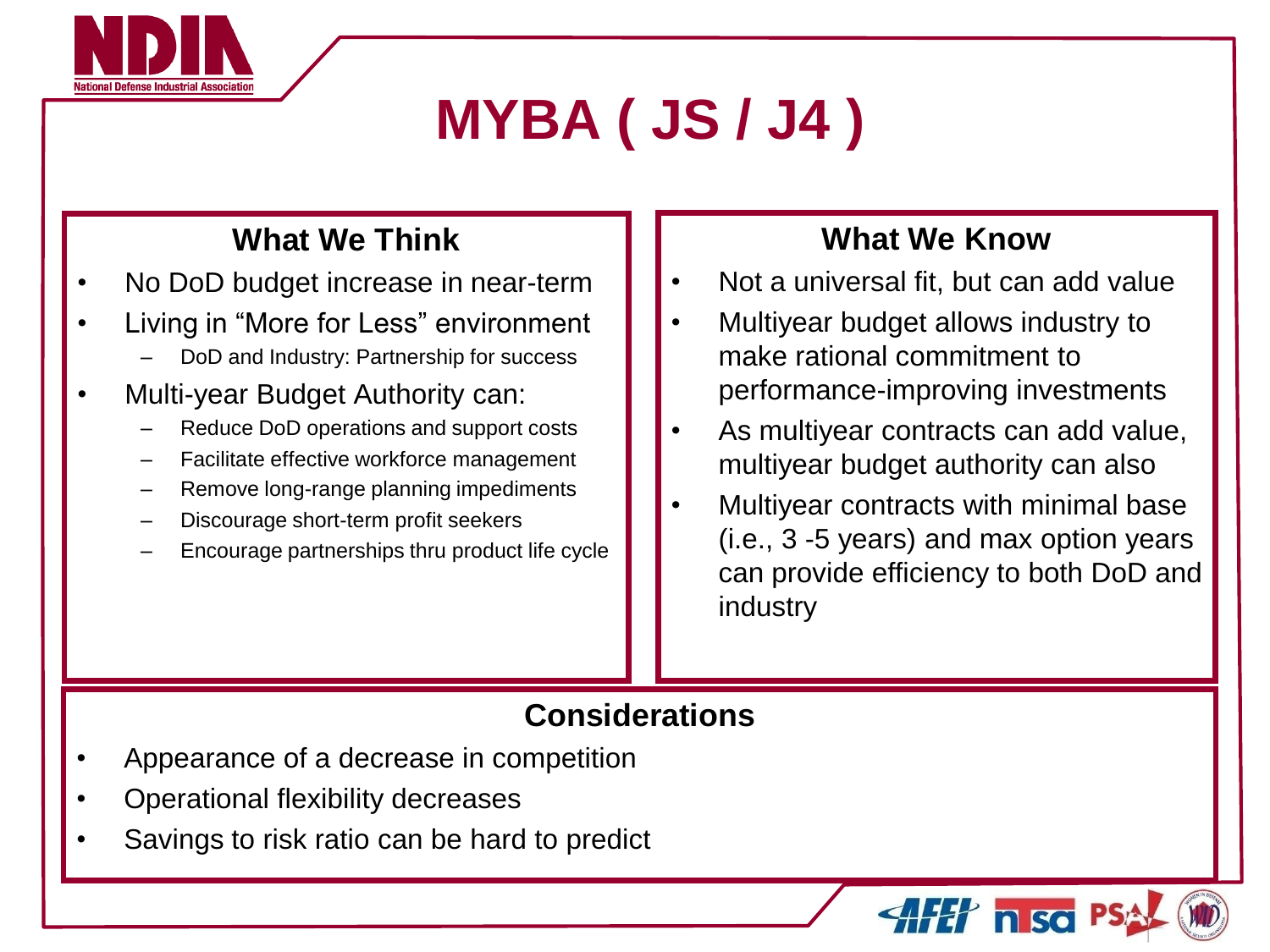

### **Benefits**

- Multiyear funding offers predictability and stability
	- Consistent flow of work that could result in a cost effective outcome
	- $\triangleright$  Incentivize productivity and innovation
	- $\triangleright$  Integrated planning and scheduling.
	- $\triangleright$  Accurate prediction of manpower and operational requirements
	- $\triangleright$  Leverage industry global supply chain buying power and manufacturing and technology investment
- Single year funding approach is cost ineffective

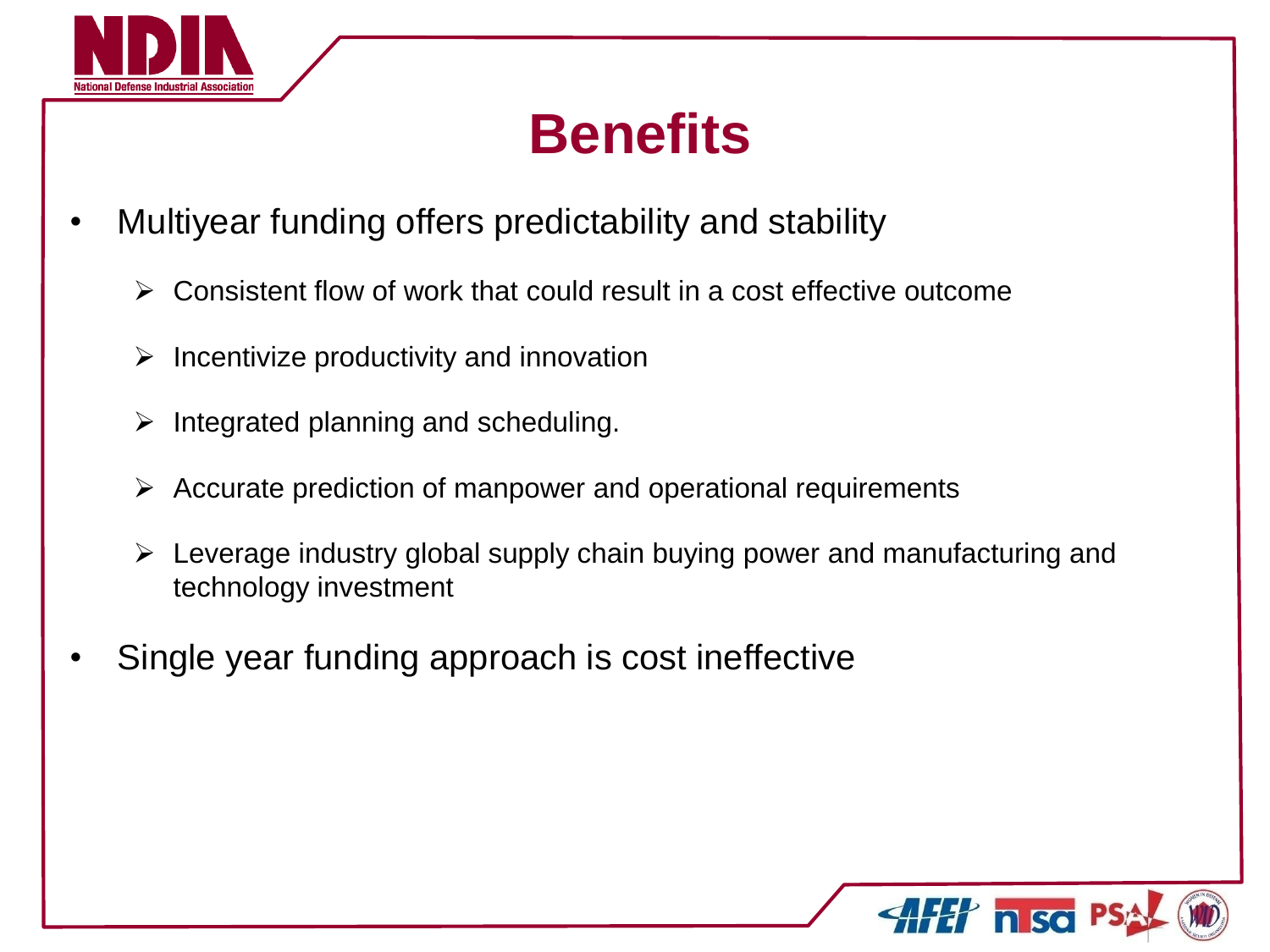

## **What's Next ?**

- Draft up recommended refinement of current USG Title 10 legislative language on multiyear.
- Draft up a template WCF decision tree and business case analysis to determine candidate program viability.
- Draft potential contractual clause(s) to incorporate more competition (Tier II / III / small business) in PBL / MYB.
- Recommend MYBA be incorporated into next BBP update.
- "Wargame" potential future MYBA / PBLs ( F-35, LRS-B, KC-46, P-8, …?) or LLP (bomber fleet, tanker fleet, ISR fleet, …? )
	- Will meet with Ambassador McGann at NDU